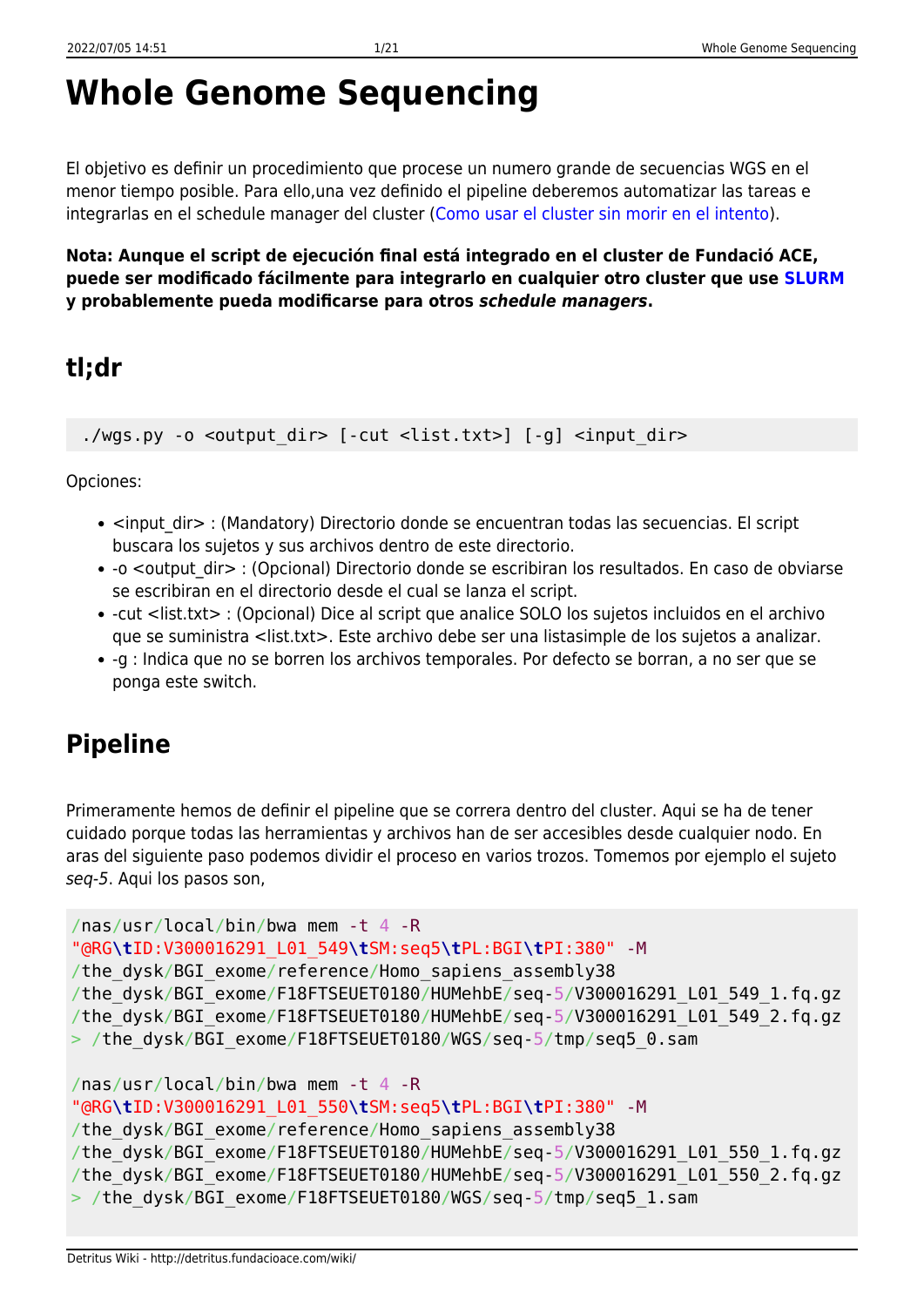```
/nas/usr/local/bin/bwa mem -t 4 -R
"@RG\tID:V300016291_L01_551\tSM:seq5\tPL:BGI\tPI:380" -M
/the dysk/BGI exome/reference/Homo sapiens assembly38
/the_dysk/BGI_exome/F18FTSEUET0180/HUMehbE/seq-5/V300016291_L01_551_1.fq.gz
/the_dysk/BGI_exome/F18FTSEUET0180/HUMehbE/seq-5/V300016291_L01_551_2.fq.gz
> /the dysk/BGI exome/F18FTSEUET0180/WGS/seq-5/tmp/seq5 2.sam
/nas/usr/local/bin/bwa mem -t 4 -R
"@RG\tID:V300016291_L01_552\tSM:seq5\tPL:BGI\tPI:380" -M
/the dysk/BGI exome/reference/Homo sapiens assembly38
/the_dysk/BGI_exome/F18FTSEUET0180/HUMehbE/seq-5/V300016291_L01_552_1.fq.gz
/the_dysk/BGI_exome/F18FTSEUET0180/HUMehbE/seq-5/V300016291_L01_552_2.fq.gz
> /the dysk/BGI exome/F18FTSEUET0180/WGS/seq-5/tmp/seq5 3.sam
java -Djava.io.tmpdir=/nas/osotolongo/tmp/ -Xmx8g -jar
/nas/usr/local/bin/picard.jar MergeSamFiles
I=/the_dysk/BGI_exome/F18FTSEUET0180/WGS/seq-5/tmp/seq5_0.sam
I=/the_dysk/BGI_exome/F18FTSEUET0180/WGS/seq-5/tmp/seq5_1.sam
I=/the_dysk/BGI_exome/F18FTSEUET0180/WGS/seq-5/tmp/seq5_2.sam
I=/the_dysk/BGI_exome/F18FTSEUET0180/WGS/seq-5/tmp/seq5_3.sam
O=/the_dysk/BGI_exome/F18FTSEUET0180/WGS/seq-5/tmp/seq5.sam
java -Djava.io.tmpdir=/nas/osotolongo/tmp/ -Xmx8g -jar
/nas/usr/local/bin/picard.jar SortSam
I=/the_dysk/BGI_exome/F18FTSEUET0180/WGS/seq-5/tmp/seq5.sam
O=/the_dysk/BGI_exome/F18FTSEUET0180/WGS/seq-5/tmp/seq5_sorted.bam
SORT ORDER=coordinate
/nas/software/samtools/bin/samtools index
/the_dysk/BGI_exome/F18FTSEUET0180/WGS/seq-5/tmp/seq5_sorted.bam
/nas/usr/local/bin/verifyBamID --vcf
/the dysk/BGI exome/reference/hapmap 3.3.hg38.vcf.gz --bam
/the_dysk/BGI_exome/F18FTSEUET0180/WGS/seq-5/tmp/seq5_sorted.bam --chip-none
--maxDepth 1000 --precise --verbose --ignoreRG --out
/the_dysk/BGI_exome/F18FTSEUET0180/WGS/seq-5/results/seq5_verifybam |& grep
-v "Skipping marker"
java -Djava.io.tmpdir=/nas/osotolongo/tmp/ -Xmx8g -jar
/nas/usr/local/bin/picard.jar ValidateSamFile IGNORE=MATE NOT FOUND
IGNORE=MISSING_READ_GROUP IGNORE=RECORD_MISSING_READ_GROUP
I=/the_dysk/BGI_exome/F18FTSEUET0180/WGS/seq-5/tmp/seq5_sorted.bam
java -Djava.io.tmpdir=/nas/osotolongo/tmp/ -Xmx8g -jar
/nas/usr/local/bin/picard.jar MarkDuplicates
I=/the_dysk/BGI_exome/F18FTSEUET0180/WGS/seq-5/tmp/seq5_sorted.bam
O=/the_dysk/BGI_exome/F18FTSEUET0180/WGS/seq-5/tmp/seq5_GATKready.bam
METRICS FILE=/the dysk/BGI exome/F18FTSEUET0180/WGS/seq-5/tmp/seq5 metrics.t
xt QUIET=true MAX_RECORDS_IN_RAM=2000000 ASSUME_SORTED=TRUE
CREATE_INDEX=TRUE
java -jar /nas/usr/local/opt/gatk3/GenomeAnalysisTK.jar -T DepthOfCoverage -
R /the dysk/BGI exome/reference/Homo sapiens assembly38.fasta -nt 1 -ct 10 -
ct 15 -ct 20 -ct 30 --omitDepthOutputAtEachBase --omitIntervalStatistics --
omitLocusTable -L
```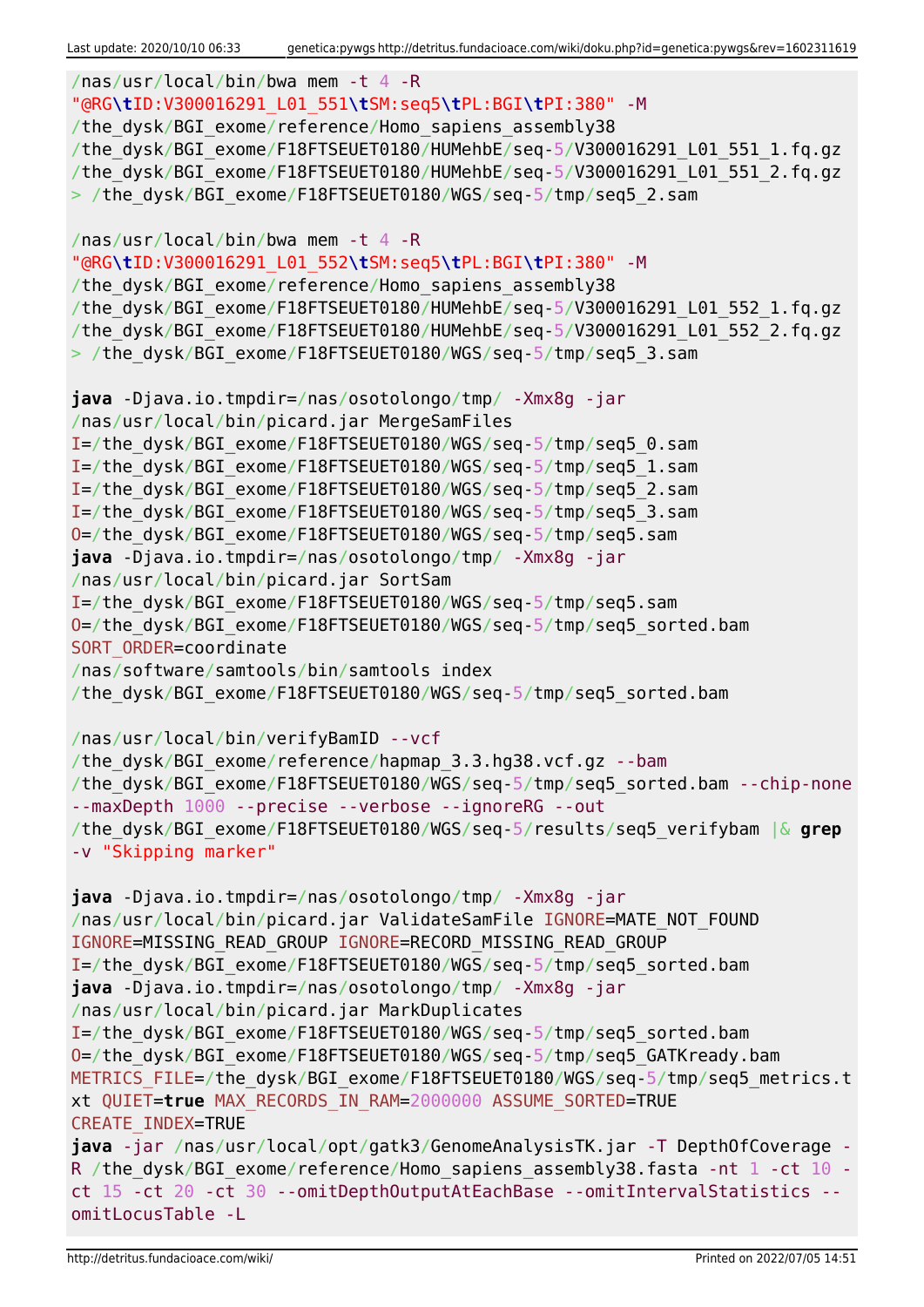| /the_dysk/BGI_exome/reference/MGI_Exome_Capture_V5_bis2.bed -I<br>/the_dysk/BGI_exome/F18FTSEUET0180/WGS/seq-5/tmp/seq5_GATKready.bam - o<br>/the_dysk/BGI_exome/F18FTSEUET0180/WGS/seq-5/results/seq5_exome_coverage |
|-----------------------------------------------------------------------------------------------------------------------------------------------------------------------------------------------------------------------|
| singularity run --cleanenv -B /nas:/nas -B /the_dysk:/the_dysk<br>/usr/local/bin/gatk4.simg gatk --java-options "-                                                                                                    |
| DGATK_STACKTRACE_ON_USER_EXCEPTION=true -Xmx16G" BaseRecalibrator - I                                                                                                                                                 |
| /the_dysk/BGI_exome/F18FTSEUET0180/WGS/seq-5/tmp/seq5_GATKready.bam -R<br>/the_dysk/BGI_exome/reference/Homo_sapiens_assembly38.fasta --known-sites                                                                   |
| /the_dysk/BGI_exome/reference/Mills_and_1000G_gold_standard.indels.hg38.vcf.<br>gz --known-sites /the_dysk/BGI_exome/reference/dbsnp_146.hg38.vcf.gz --                                                               |
| known-sites<br>/the_dysk/BGI_exome/reference/1000G_phase1.snps.high_confidence.hg38.vcf.gz                                                                                                                            |
| -0 /the_dysk/BGI_exome/F18FTSEUET0180/WGS/seq-5/tmp/seq5_recal_data.table1<br>singularity run --cleanenv -B /nas:/nas -B /the_dysk:/the_dysk                                                                          |
| /usr/local/bin/gatk4.simg gatk --java-options "-                                                                                                                                                                      |
| DGATK_STACKTRACE_ON_USER_EXCEPTION=true -Xmx16G" ApplyBQSR -R                                                                                                                                                         |
| /the dysk/BGI exome/reference/Homo sapiens assembly38.fasta - I                                                                                                                                                       |
| /the_dysk/BGI_exome/F18FTSEUET0180/WGS/seq-5/tmp/seq5_GATKready.bam -bqsr-<br>recal-file                                                                                                                              |
| /the_dysk/BGI_exome/F18FTSEUET0180/WGS/seq-5/tmp/seq5_recal_data.table1 -0                                                                                                                                            |
| /the_dysk/BGI_exome/F18FTSEUET0180/WGS/seq-5/results/seq5_recal.bam                                                                                                                                                   |
| singularity run --cleanenv -B /nas:/nas -B /the_dysk:/the_dysk                                                                                                                                                        |
| /usr/local/bin/gatk4.simg gatk --java-options "-                                                                                                                                                                      |
| DGATK_STACKTRACE_ON_USER_EXCEPTION=true -Xmx16G" AnalyzeCovariates -bqsr                                                                                                                                              |
| /the dysk/BGI exome/F18FTSEUET0180/WGS/seq-5/tmp/seq5 recal data.table1 --                                                                                                                                            |
| plots                                                                                                                                                                                                                 |
|                                                                                                                                                                                                                       |
| /the_dysk/BGI_exome/F18FTSEUET0180/WGS/seq-5/results/seq5_AnalyzeCovariates.<br>pdf                                                                                                                                   |
| singularity run --cleanenv -B /nas:/nas -B /the dysk:/the dysk                                                                                                                                                        |
| /usr/local/bin/gatk4.simg gatk --java-options "-                                                                                                                                                                      |
| DGATK_STACKTRACE_ON_USER_EXCEPTION=true -Xmx16G" BaseRecalibrator -I                                                                                                                                                  |
| /the dysk/BGI exome/F18FTSEUET0180/WGS/seq-5/results/seq5 recal.bam -R                                                                                                                                                |
| /the_dysk/BGI_exome/reference/Homo_sapiens_assembly38.fasta --known-sites                                                                                                                                             |
| /the dysk/BGI exome/reference/Mills and 1000G gold standard.indels.hg38.vcf.                                                                                                                                          |
| gz --known-sites /the dysk/BGI exome/reference/dbsnp 146.hg38.vcf.gz --                                                                                                                                               |
| known-sites                                                                                                                                                                                                           |
| /the_dysk/BGI_exome/reference/1000G_phase1.snps.high_confidence.hg38.vcf.gz<br>-0 /the_dysk/BGI_exome/F18FTSEUET0180/WGS/seq-5/tmp/seq5_recal_data.table2                                                             |
| singularity run --cleanenv -B /nas:/nas -B /the_dysk:/the_dysk                                                                                                                                                        |
| /usr/local/bin/gatk4.simg gatk --java-options "-                                                                                                                                                                      |
| DGATK STACKTRACE ON USER EXCEPTION=true -Xmx16G" AnalyzeCovariates -before                                                                                                                                            |
| /the_dysk/BGI_exome/F18FTSEUET0180/WGS/seq-5/tmp/seq5_recal_data.table1 -                                                                                                                                             |
| after                                                                                                                                                                                                                 |
| /the_dysk/BGI_exome/F18FTSEUET0180/WGS/seq-5/tmp/seq5_recal_data.table2 -                                                                                                                                             |
| plots /the_dysk/BGI_exome/F18FTSEUET0180/WGS/seq-5/results/seq5_before-                                                                                                                                               |
| after-plots.pdf                                                                                                                                                                                                       |
| singularity run --cleanenv -B /nas:/nas -B /the dysk:/the dysk                                                                                                                                                        |
| /usr/local/bin/gatk4.simg gatk --java-options "-                                                                                                                                                                      |
| DGATK STACKTRACE ON USER EXCEPTION=true -Xmx16G" HaplotypeCaller -R<br>/the dysk/BGI exome/reference/Homo sapiens assembly38.fasta - I                                                                                |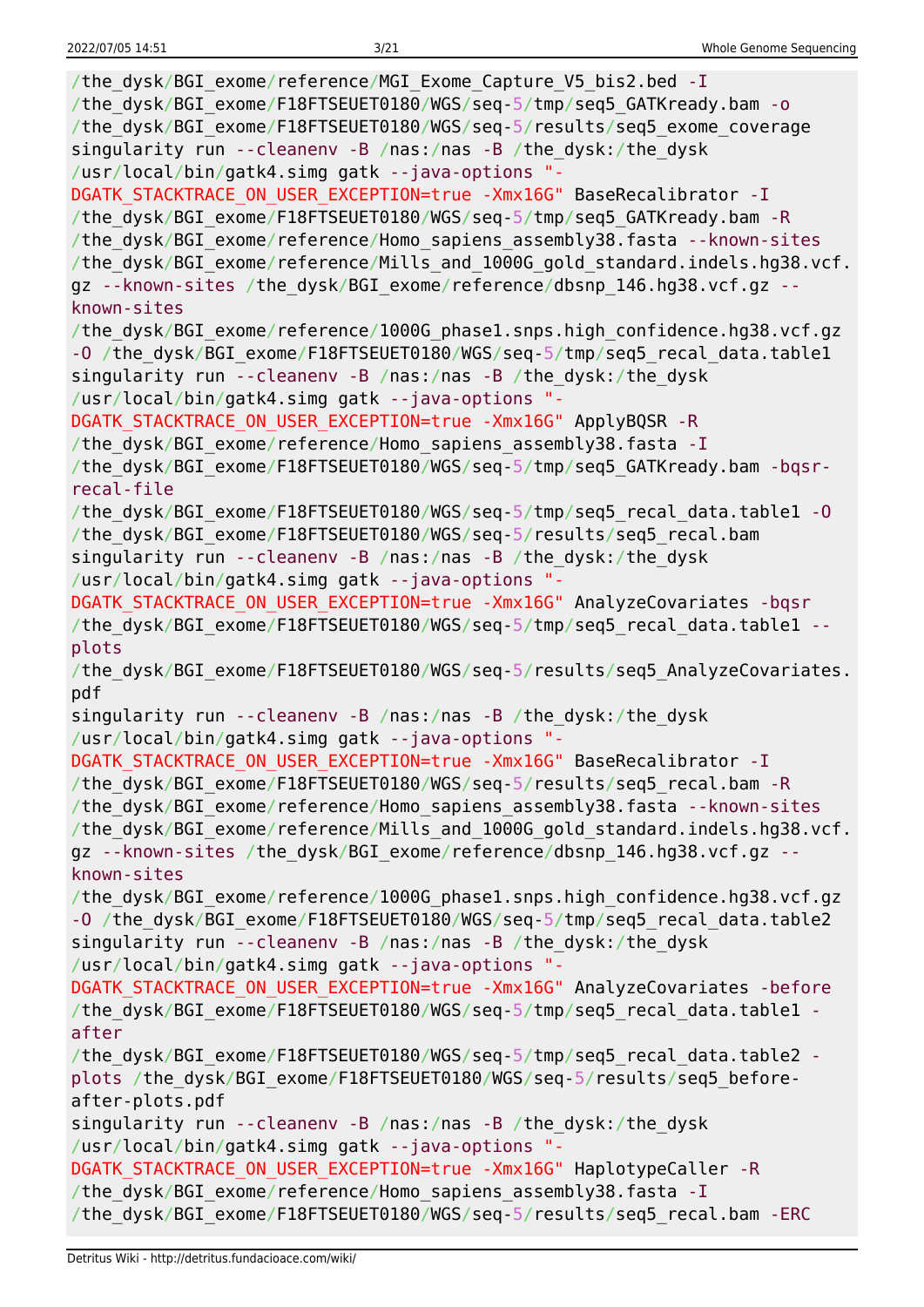GVCF --dbsnp /the\_dysk/BGI\_exome/reference/dbsnp\_146.hg38.vcf.gz -O /the dysk/BGI exome/F18FTSEUET0180/WGS/seq-5/results/seq5 raw.snps.indels.g. vcf.gz singularity run --cleanenv -B /nas:/nas -B /the\_dysk:/the\_dysk /usr/local/bin/gatk4.simg gatk --java-options "- DGATK STACKTRACE ON USER EXCEPTION=true -Xmx16G -XX:+UseConcMarkSweepGC" VariantEval -R /the dysk/BGI\_exome/reference/Homo\_sapiens\_assembly38.fasta -L /the dysk/BGI exome/reference/MGI Exome Capture V5 bis2.bed -D /the\_dysk/BGI\_exome/reference/dbsnp\_146.hg38.vcf.gz -O /the dysk/BGI exome/F18FTSEUET0180/WGS/seq-5/results/seq5 eval.gatkreport -eval /the dysk/BGI exome/F18FTSEUET0180/WGS/seq-5/results/seq5 raw.snps.indels.g. vcf.gz

Este pipeline se ha dividido en varios bloques que dependen unos de otros. Los 4 primeros son independientes y se pueden correr en paralelo. El numero 5 depende de la terminacion de los 4 primeros. Los bloques 6 y 7 dependen del numero 5 pero pueden correrse independientemente.

## **Paralelizacion**

El montaje correcto del pipeline permite la paralelizacioen del procediemiento dentro de cada secuenciacion, pero ademas, debe paralelizarse el procedimientp total. Es decir, cadda sujeto debe correr en paralelo a los demas. Para ello basta crear un sistema de dependencias como el que se muestra en la figura.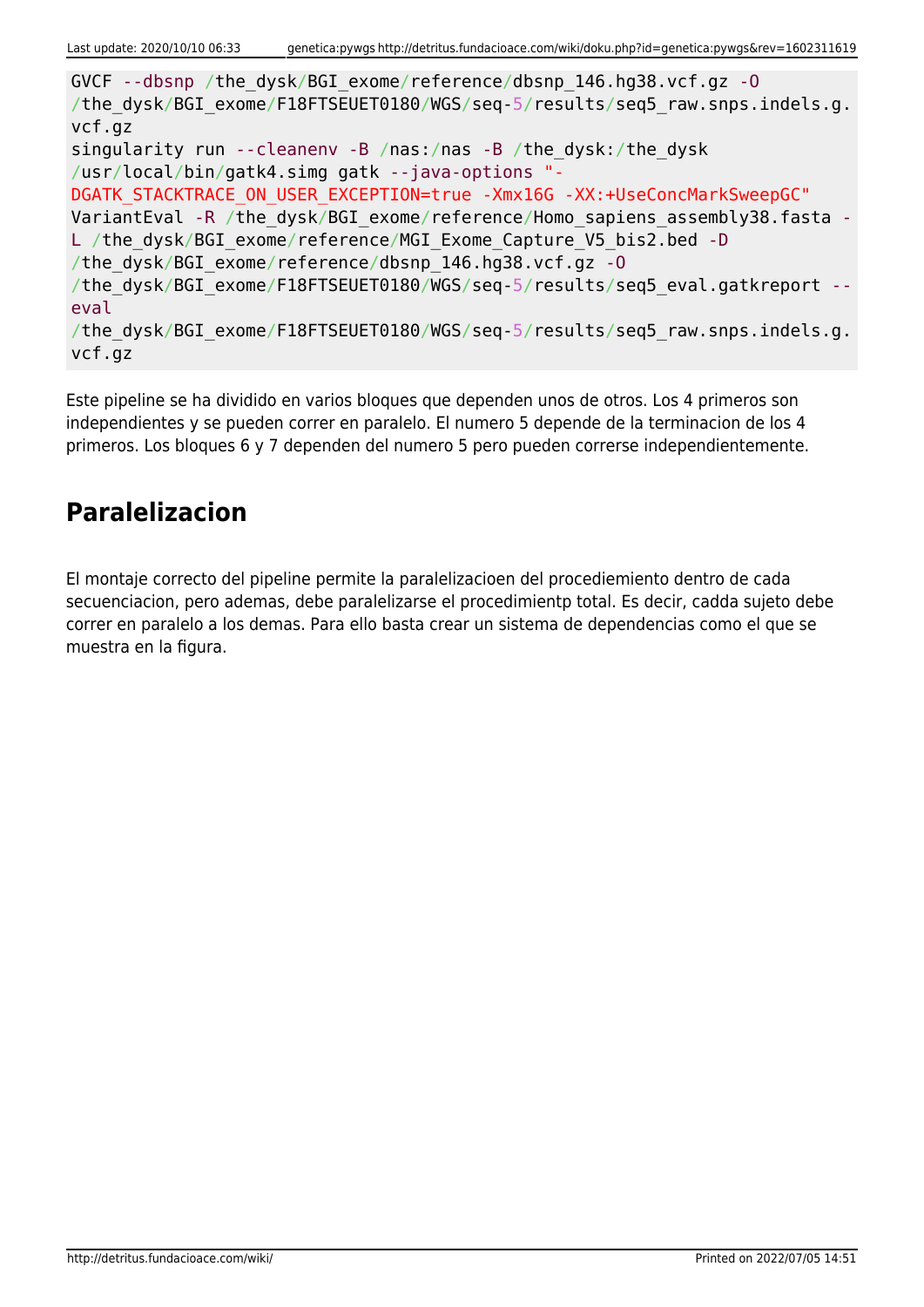

Entonces, una vez definido el pipeline, la secuencia de ejecucion de cada trozo y el modo de paralelizacion seria sencillo definir el flujo de ejecucion si supieramos que archivos iniciales debe cargar cada ejecucion inicial (los bwa).

### **Parsing**

Lo primero que ddebemos saber es que el directorio de input esta compuesto por una lista de subdirectorios cada uno perteneciente a un sujeto distinto.

```
[osotolongo@detritus HUMehbE]$ pwd
/the_dysk/BGI_exome/F18FTSEUET0180/HUMehbE
[osotolongo@detritus HUMehbE]$ ls
BGI Data List F18FTSEUET0180 filled.pdf md5sum.check
seq-1 seq-11 seq-13 seq-15 seq-17 seq-19 seq-20 seq-22 seq-24
seq-26 seq-28 seq-4 seq-6 seq-8
BGI Sequencing Analysis Report F18FTSEUET0180 HUMehbE.pdf md5sum.txt
seq-10 seq-12 seq-14 seq-16 seq-18 seq-2 seq-21 seq-23 seq-25
seq-27 seq-3 seq-5 seq-7 seq-9
```
Para cada sujeto hay una lista de ocho archivos que deben parearse segun el nombre de archivo.

[osotolongo@detritus HUMehbE]\$ ls seq-5/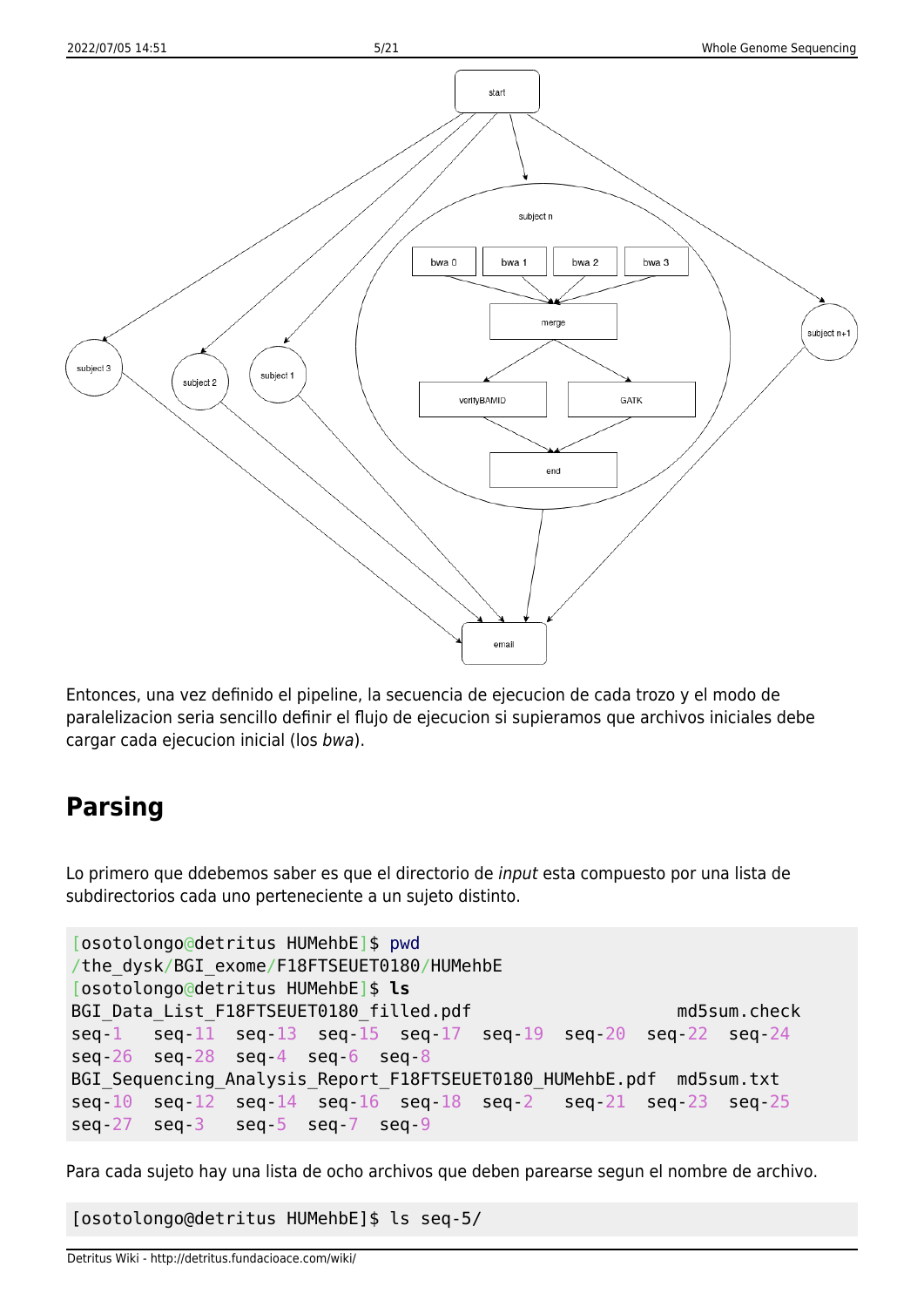| V300016291 L01 549 1.fg.gz  V300016291 L01 550 1.fg.gz |  |
|--------------------------------------------------------|--|
| V300016291 L01 551 1.fg.gz  V300016291 L01 552 1.fg.gz |  |
| V300016291 L01 549 2.fg.gz  V300016291 L01 550 2.fg.gz |  |
|                                                        |  |

En este ejemplo deben parearse,

- V300016291 L01 549 1.fq.gz y V300016291 L01 549 2.fq.gz
- V300016291\_L01\_550\_1.fq.gz y V300016291\_L01\_550\_2.fq.gz
- V300016291 L01 551 1.fq.gz y V300016291 L01 551 2.fq.gz
- V300016291 L01 552 1.fg.gz y V300016291 L01 552 2.fg.gz

asi que la estructura a seguir es bastante clara. No obstante a que los nombres de archivo varian entre sujetos, siguen la misma estructura.

[osotolongo@detritus HUMehbE]\$ ls seq-10 V300016281\_L01\_553\_1.fq.gz V300016281\_L01\_554\_1.fq.gz V300016281\_L01\_555\_1.fq.gz V300016281\_L01\_556\_1.fq.gz V300016281\_L01\_553\_2.fq.gz V300016281\_L01\_554\_2.fq.gz V300016281\_L01\_555\_2.fq.gz V300016281\_L01\_556\_2.fq.gz

Lo que voy hacer entonces es definir un hash donde se guarda la informacion relativa a cada sujeto (incluidos los patrones en los archivos originales) y a partir de ahi construir los scripts.

Veamos, primero leo el input dir

```
my sshift;
$src dir =~ s/\sqrt{\frac{4}{7}};
my $find_rule = File::Find::Rule->new;
my @ppaths = $find rule->maxdepth(1)->directory->in($src dir);
\alphagrep {!/$src dir$/} \alpha (appaths;
map { /.*\/(.*)?$/ => $ } @ppaths;
my %finfo;
my %lpaths;
```
luego, en dependencia de las opciones puedo reducir la lista o no,

```
if($cfile && -e $cfile && -f $cfile){
          my \thetacuts = read file $cfile; chomp @cuts;
            foreach my $cut (@cuts){
                     grep {\#cut} \ %ltpaths){
                                $lpaths{and the state of the state of the state of the state of the state of the state of the state of the state of the
 }
}else{
          % lpaths = %ltpaths;
}
```
y ahora lleno el hash de datos,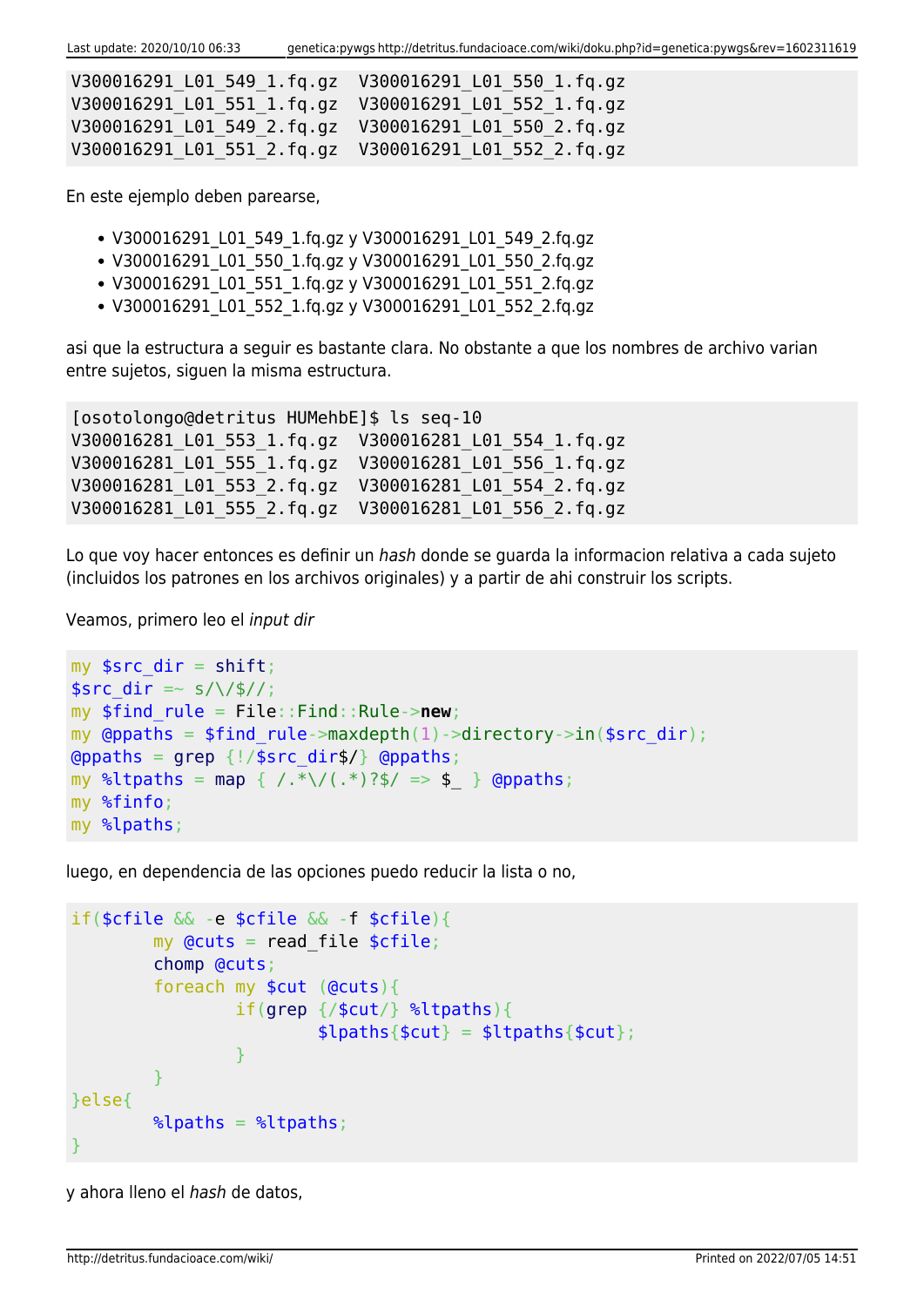```
foreach my $pollo (sort keys %lpaths){
          opendir PD, $lpaths{$pollo} or next;
         my grep {!/^^{\wedge} \cdot /}readdir PD;
          #$finfo{$pollo}{'name'} = $pollo;
         $finfo{$pollo}{'path'} = $lpaths{$pollo}; foreach my $fq (@fqs) {
                   $ = $fg;my Qids = \sqrt{\nu(\dagger)^2} \cdot L(\dagger)^3) (\dagger)^4; (\dagger)^3 (\dagger)^4; (\dagger)^4; \dagger$finfo{}$pollo{}' (fq name' } = 'V'.$ids[0].' L'.$ids[1];
                    push @{ $finfo{$pollo}{'fq_list'} }, $ids[2];
          }
}
```
### **Programatic tree**

[Ya casi esta, ahora por cada sujeto guardado pueden definirse los primeros 4 procesos,](#page--1-0)

```
for (my $i=0; $i<4; $i++){}my $fqid = $finfo{$pollo}{'rqa list'}[2*si];my \text{sonderfile} = \text{South}', \text{bwa}'. \text{spollo}.'.\text{si}'. sh';
                 open ORD, ">$orderfile" or die "Couldnt create file";
                 print ORD '#!/bin/bash'."\n";
                 print ORD '#SBATCH -J sam_'.$pollo."\n";
                 print ORD '#SBATCH --time=24:0:0'."\n";
                 print ORD '#SBATCH -o '.$outdir.'/bwa_'.$pollo.'-%j'."\n";
                 print ORD '#SBATCH -c 8'."\n";
                 print ORD '#SBATCH --mem-per-cpu=4G'."\n";
                 print ORD '#SBATCH -p fast'."\n";
                 print ORD '#SBATCH --mail-
type=FAIL,TIME_LIMIT,STAGE_OUT'."\n"; #no quieres que te mande email de todo
                 print ORD '#SBATCH --mail-user='."$ENV{'USER'}\n";
                 print ORD $bwa.' mem -t 4 -R
"@RG\tID:'.$finfo{$pollo}{'fq_name'}.'_'.$fqid.'\tSM:'.$pname.'\tPL:BGI\tPI:
380" -M '.$ref_dir.'/Homo_sapiens_assembly38
'.$finfo{$pollo}{'path'}.'/'.$finfo{$pollo}{'fq_name'}.'_'.$fqid.' 1.fq.gz
'.$finfo{$pollo}{'path'}.'/'.$finfo{$pollo}{'fq_name'}.'_'.$fqid.'_2.fq.gz >
'.$tmpdir.'/'.$pname.' '.$i.'.sam';
                 print ORD "\n";
                 close ORD;
                $gsconv = 'I='.$tmodir.'/'.$pname.''.sia'''.saa''; system("sbatch $orderfile");
 }
```
[El numero 5 se hace que dependa de estos 4,](#page--1-0)

```
my \text{sortederfile} = \text{solidir.}' / \text{merge}'.\text{spollo.}' . \text{sh'};
 open ORD, ">$orderfile";
```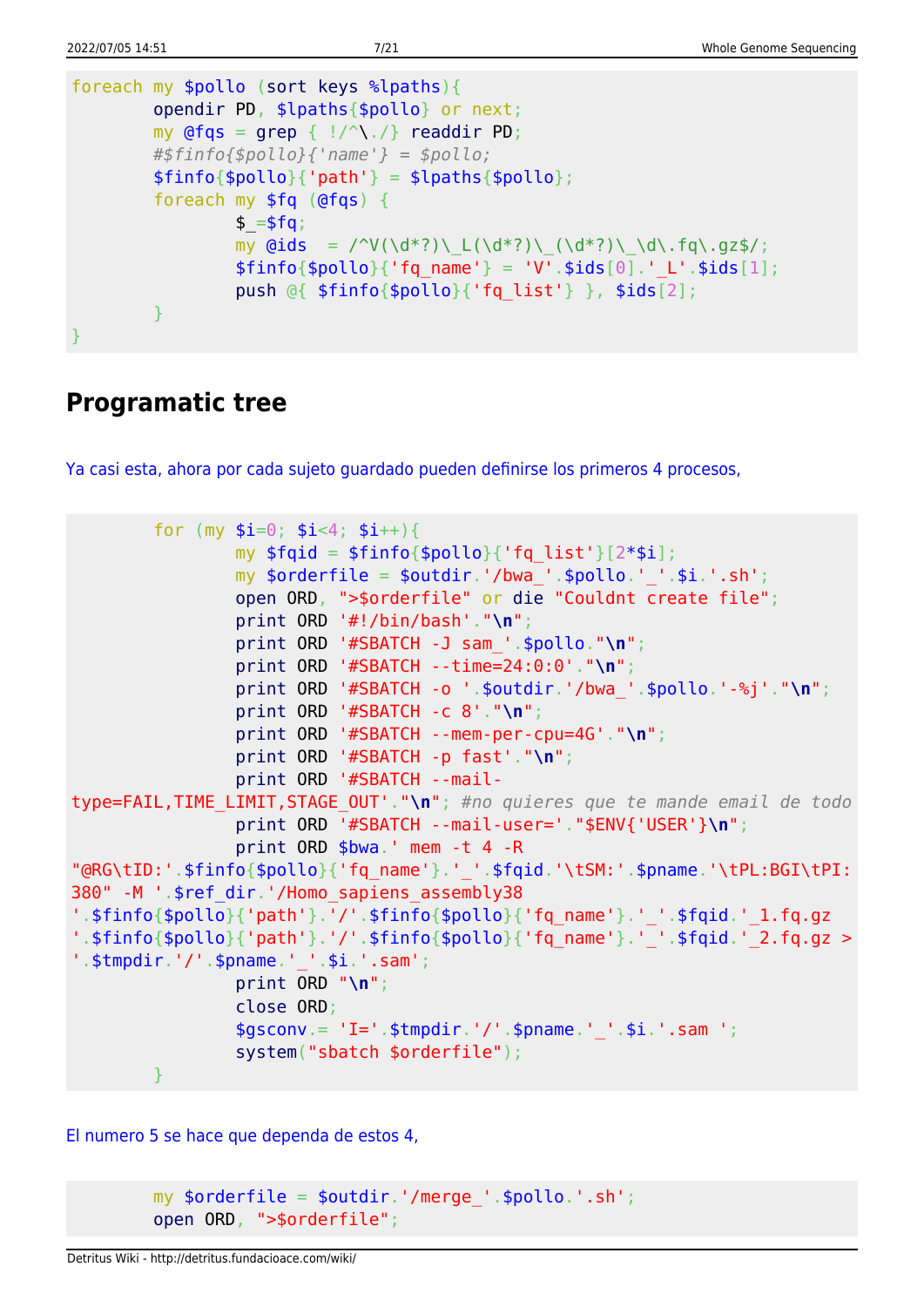```
 print ORD '#!/bin/bash'."\n";
         print ORD '#SBATCH -J sam_'.$pollo."\n";
         print ORD '#SBATCH -p fast'."\n";
         print ORD '#SBATCH -o '.$outdir.'/merge_'.$pollo.'-%j'."\n";
         print ORD '#SBATCH -c 8'."\n";
         print ORD '#SBATCH --mem-per-cpu=4G'."\n";
         print ORD '#SBATCH -p fast'."\n";
         print ORD '#SBATCH --mail-type=FAIL,TIME_LIMIT,STAGE_OUT'."\n"; #no
quieres que te mande email de todo
         print ORD '#SBATCH --mail-user='."$ENV{'USER'}\n";
         print ORD $picard.' MergeSamFiles '.$gsconv.'
O='.$tmpdir.'/'.$pname.'.sam'."\n";
         print ORD $picard.' SortSam I='.$tmpdir.'/'.$pname.'.sam
O='.$tmpdir.'/'.$pname.'_sorted.bam SORT_ORDER=coordinate'."\n";
        print ORD $samtools.' index '.$tmpdir.'/'.$pname.' sorted.bam'."\n";
         close ORD;
         my $order = 'sbatch --dependency=singleton '.$orderfile;
        my $ujobid = \sqrt{3}order\sqrt{3};
        split ' ', $ujobid )[-1 ];
```
[El 6 y el 7 dependen del 5,](#page--1-0)

```
$orderfile = $outdir.'/verify'.$pollo.'.sh'; open ORD, ">$orderfile";
         print ORD '#!/bin/bash'."\n";
         print ORD '#SBATCH -J verify_'.$pollo."\n";
         print ORD '#SBATCH -p fast'."\n";
         print ORD '#SBATCH -o '.$outdir.'/verify_'.$pollo.'-%j'."\n";
         print ORD '#SBATCH -c 4'."\n";
         print ORD '#SBATCH --mem-per-cpu=4G'."\n";
         print ORD '#SBATCH -p fast'."\n";
         print ORD '#SBATCH --mail-type=FAIL,TIME_LIMIT,STAGE_OUT'."\n"; #no
quieres que te mande email de todo
         print ORD '#SBATCH --mail-user='."$ENV{'USER'}\n";
         print ORD $verifybamib. ' --vcf '.$ref_dir.'/hapmap_3.3.hg38.vcf.gz
--bam '.$tmpdir.'/'.$pname.'_sorted.bam --chip-none --maxDepth 1000 --
precise --verbose --ignoreRG --out '.$resdir.'/'.$pname.'_verifybam |& grep
-v "Skipping marker"'."\n";
         close ORD;
         $order = 'sbatch --dependency=afterok:'.$ujobid.' '.$orderfile;
        my $jobid = `$order';split ' ', $jobid )[-1 ]; push @jobids, $jobid;
        \sqrt{3}orderfile = \sqrt{3}outdir.'/validate '.\sqrt{3}pollo.'.sh';
         open ORD, ">$orderfile";
         print ORD '#!/bin/bash'."\n";
         print ORD '#SBATCH -J validate_'.$pollo."\n";
         print ORD '#SBATCH -p fast'."\n";
```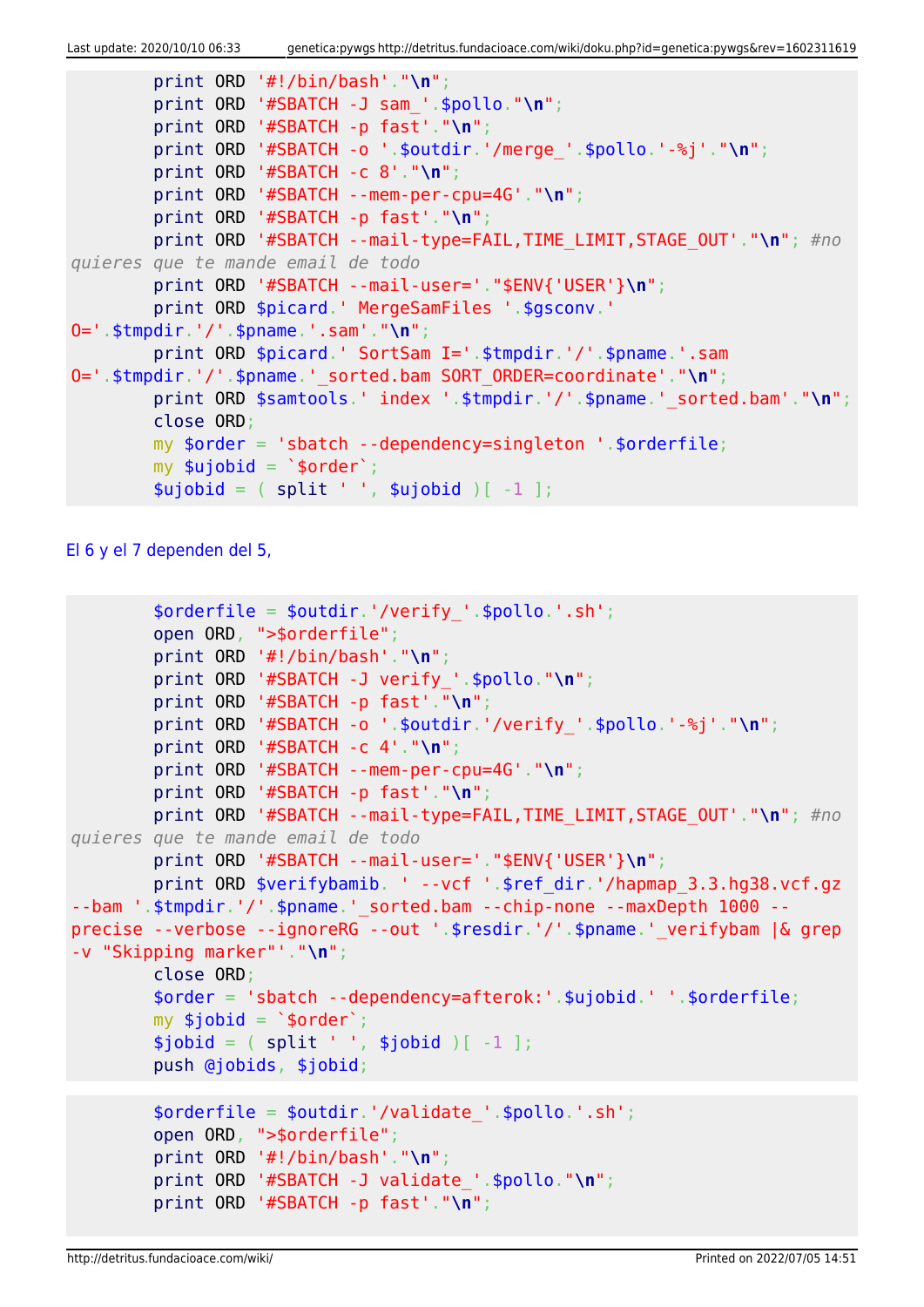```
 print ORD '#SBATCH -o '.$outdir.'/validate_'.$pollo.'-%j'."\n";
         print ORD '#SBATCH -c 12'."\n";
         print ORD '#SBATCH --mem-per-cpu=4G'."\n";
         print ORD '#SBATCH -p fast'."\n";
         print ORD '#SBATCH --mail-type=FAIL,TIME_LIMIT,STAGE_OUT'."\n"; #no
quieres que te mande email de todo
         print ORD '#SBATCH --mail-user='."$ENV{'USER'}\n";
        print ORD $picard.' ValidateSamFile IGNORE=MATE NOT FOUND
IGNORE=MISSING_READ_GROUP IGNORE=RECORD_MISSING_READ_GROUP
I='.$tmpdir.'/'.$pname.'_sorted.bam'."\n";
         print ORD $picard.' MarkDuplicates
I='.$tmpdir.'/'.$pname.' sorted.bam 0='.$tmpdir.'/'.$pname.' GATKready.bam
METRICS FILE='.$resdir.'/'.$pname.' metrics.txt QUIET=true
MAX RECORDS IN RAM=2000000 ASSUME SORTED=TRUE CREATE INDEX=TRUE'."\n";
         print ORD $gatk3.' -T DepthOfCoverage -R
'.$ref dir.'/Homo sapiens assembly38.fasta -nt 1 -ct 10 -ct 15 -ct 20 -ct 30
--omitDepthOutputAtEachBase --omitIntervalStatistics --omitLocusTable -L
'.$ref dir.'/MGI Exome Capture V5 bis2.bed -I
'.$tmpdir.'/'.$pname.' GATKready.bam -o
'.$resdir.'/'.$pname.'_exome_coverage'."\n";
         print ORD $gatk4.' BaseRecalibrator -I
'.$tmpdir.'/'.$pname.'_GATKready.bam -R
'.$ref dir.'/Homo sapiens assembly38.fasta --known-sites
'.$ref_dir.'/Mills_and_1000G_gold_standard.indels.hg38.vcf.gz --known-sites
'.$ref_dir.'/dbsnp_146.hg38.vcf.gz --known-sites
'.$ref_dir.'/1000G_phase1.snps.high_confidence.hg38.vcf.gz -O
'.$resdir.'/'.$pname.'_recal_data.table1'."\n";
         print ORD $gatk4.' ApplyBQSR -R
'.$ref_dir.'/Homo_sapiens_assembly38.fasta -I
'.$tmpdir.'/'.$pname.'_GATKready.bam -bqsr-recal-file
'.$resdir.'/'.$pname.'_recal_data.table1 -O
'.$resdir.'/'.$pname.'_recal.bam'."\n";
         print ORD $gatk4.' AnalyzeCovariates -bqsr
'.$resdir.'/'.$pname.'_recal_data.table1 --plots
'.$resdir.'/'.$pname.'_AnalyzeCovariates.pdf'."\n";
         print ORD $gatk4.' BaseRecalibrator -I
'.$resdir.'/'.$pname.'_recal.bam -R
'.$ref dir.'/Homo sapiens assembly38.fasta --known-sites
'.$ref_dir.'/Mills_and_1000G_gold_standard.indels.hg38.vcf.gz --known-sites
'.$ref_dir.'/dbsnp_146.hg38.vcf.gz --known-sites
'.$ref_dir.'/1000G_phase1.snps.high_confidence.hg38.vcf.gz -O
'.$resdir.'/'.$pname.'_recal_data.table2'."\n";
         print ORD $gatk4.' AnalyzeCovariates -before
'.$resdir.'/'.$pname.'_recal_data.table1 -after
'.$resdir.'/'.$pname.'_recal_data.table2 -plots
'.$resdir.'/'.$pname.'_before-after-plots.pdf'."\n";
         print ORD $gatk4.' HaplotypeCaller -R
'.$ref_dir.'/Homo_sapiens_assembly38.fasta -I
'.$resdir.'/'.$pname.' recal.bam -ERC GVCF --dbsnp
'.$ref_dir.'/dbsnp_146.hg38.vcf.gz -O
'.$resdir.'/'.$pname.'_raw.snps.indels.g.vcf.gz'."\n";
```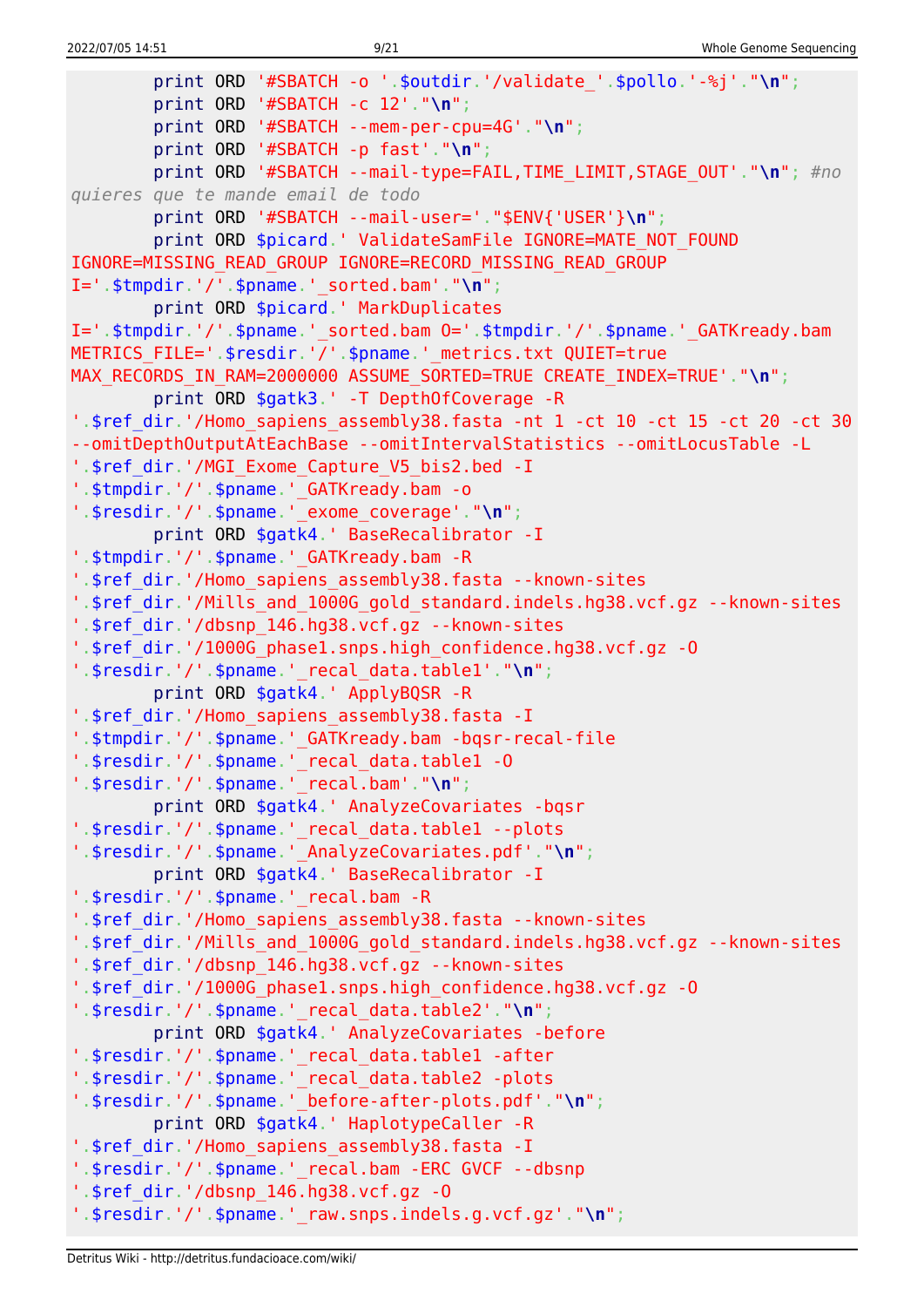Last update: 2020/10/10 06:33 genetica:pywgs http://detritus.fundacioace.com/wiki/doku.php?id=genetica:pywgs&rev=1602311619

```
 print ORD $gatk4_l.' VariantEval -R
'.$ref_dir.'/Homo_sapiens_assembly38.fasta -L
'.$ref_dir.'/MGI_Exome_Capture_V5_bis2.bed -D
'.$ref_dir.'/dbsnp_146.hg38.vcf.gz -0 '.$resdir.'/'.$pname.'_eval.gatkreport
--eval '.$resdir.'/'.$pname.'_raw.snps.indels.g.vcf.gz'."\n";
        close ORD;
        $order = 'sbatch --dependency=afterok:'.$ujobid.' '.$orderfile;
       $jobi = 'sorder';split ' ', $jobid )[-1 ]; push @jobids, $jobid;
```
[y por ultimo, hay un proceso que depende de que terminen todos los demas \(TODOS\) y lo que hace](#page--1-0) [es limpiar los archivos temporales y enviar un email de finalizacion,](#page--1-0)

```
my \text{sortederfile} = \text{south}', '/wgs end.sh';
open ORD, ">$orderfile";
print ORD '#!/bin/bash'."\n";
print ORD '#SBATCH -J wgs_end'."\n";
print ORD '#SBATCH --mail-type=END'."\n"; #email cuando termine o falle
print ORD '#SBATCH --mail-user='."$ENV{'USER'}\n";
print ORD '#SBATCH -o '.$outdir.'/wgs_end-%j'."\n";
unless ($debug){
         print ORD "rm -rf $w_dir/*/tmp\n";
}else{
         print ORD ":\n";
}
close ORD;
my join(',' ,@jobids);my $order = 'sbatch --depend=afterok:'.$sjobs.' '.$orderfile;
print "$order\n";
exec($order);
```
[La magia completa aqui, en menos de 200 lineas](#page--1-0)

#### [wgs.pl](http://detritus.fundacioace.com/wiki/doku.php?do=export_code&id=genetica:pywgs&codeblock=13)

```
#!/usr/bin/perl
# Copyright 2020 O. Sotolongo <asqwerty@gmail.com>
#
# This program is free software; you can redistribute it and/or modify
# it under the terms of the GNU General Public License as published by
# the Free Software Foundation; either version 2 of the License, or
# (at your option) any later version.
#
# This program is distributed in the hope that it will be useful,
# but WITHOUT ANY WARRANTY; without even the implied warranty of
# MERCHANTABILITY or FITNESS FOR A PARTICULAR PURPOSE. See the
```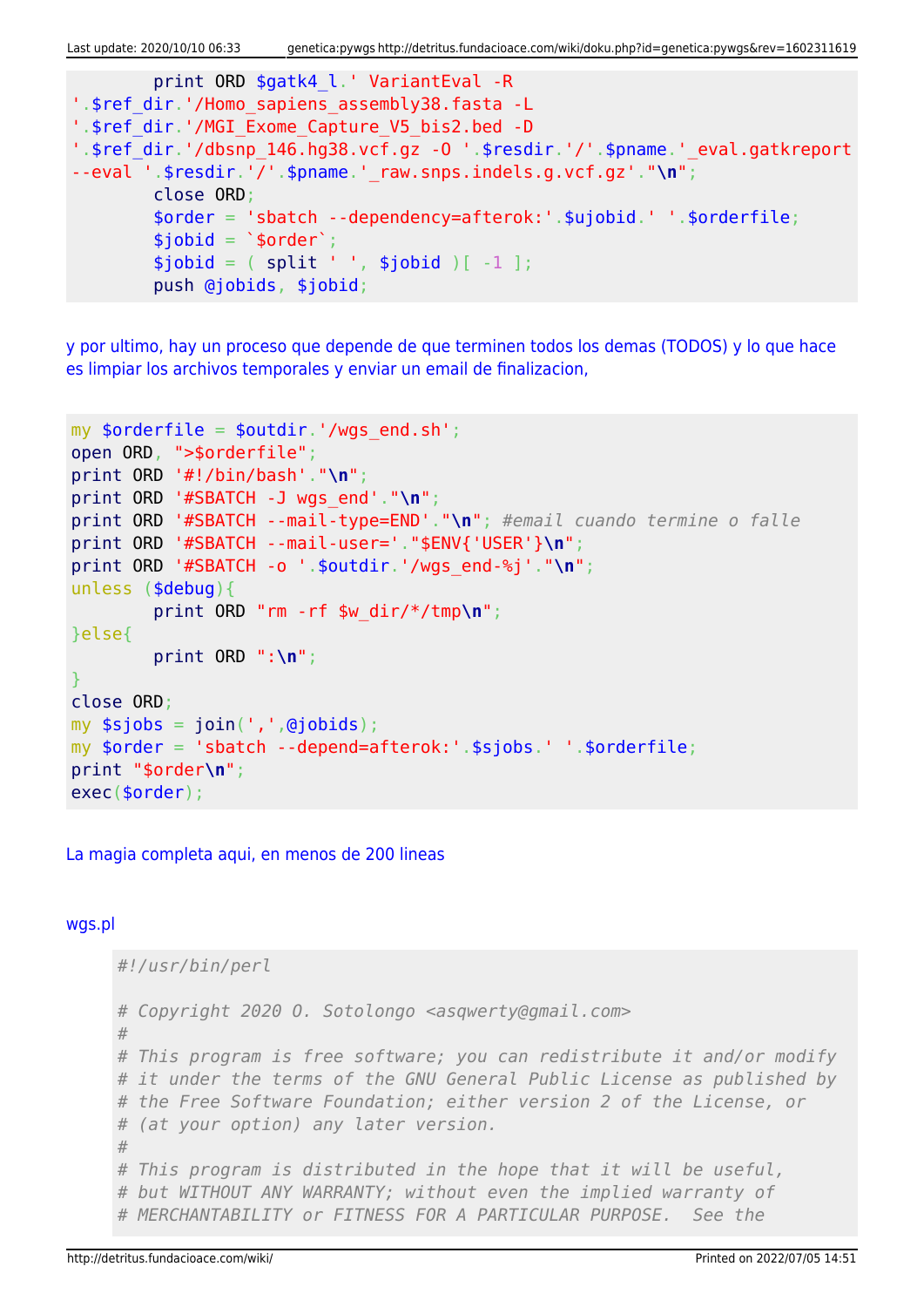```
# GNU General Public License for more details.
use strict; use warnings;
use File::Find::Rule;
use File::Slurp qw(read_file);
use Data::Dump qw(dump);
#################################################################
################### rellenar los paths sistema ##################
#################################################################
my $ref dir = '/the dysk/BGI exome/reference';
my $bwa ='/nas/usr/local/bin/bwa';
#my $picard = 'java -jar /nas/usr/local/bin/picard.jar';
my spicard = 'java -Djava.io.tmpdir=}/nas/'.$ENV{''USER'}'.'tmp/ -Xmx8q -jar /nas/usr/local/bin/picard.jar';
my $samtools = '/nas/software/samtools/bin/samtools';
my $verifybamib = '/nas/usr/local/bin/verifyBamID';
my $gatk3 = 'java -jar /nas/usr/local/opt/gatk3/GenomeAnalysisTK.jar';
#my $gatk4 = '/nas/usr/local/opt/gatk4/gatk --java-options "-
DGATK_STACKTRACE_ON_USER_EXCEPTION=true -Xmx16G"';
#my $gatk4_l = '/nas/usr/local/opt/gatk4/gatk --java-options "-
DGATK_STACKTRACE_ON_USER_EXCEPTION=true -Xmx16G -Xmx16G -
XX:+UseConcMarkSweepGC"';
my $gatk4 = 'singularity run --cleanenv -B /nas:/nas -B
/the_dysk:/the_dysk /usr/local/bin/gatk4.simg gatk --java-options "-
DGATK STACKTRACE ON USER EXCEPTION=true -Xmx16G"';
my $gatk4_l = 'singularity run --cleanenv -B /nas:/nas -B
/the dysk:/the dysk /usr/local/bin/gatk4.simg gatk --java-options "-
DGATK STACKTRACE ON USER EXCEPTION=true -Xmx16G -
XX:+UseConcMarkSweepGC"';
#################################################################
#################################################################
#################################################################
my $cfile;
my $outdatadir;
my $debug = \theta;
@ARGV = ("-h") unless @ARGV;
while (@ARGV and $ARGV[0] =~ /^-/) {
    $shift;
    last if / --$/;
    if \left(\frac{\triangle}{\triangle} \text{cut}\right) { shift}chomp(\text{fcfile}); }
    if (\wedge \neg \circ \wedge)shift; }
    if (\frac{9}{9}) \{ \text{stebug} = 1; \}}
myshift;
ssrc dir =~ s/\/$//;
my $find_rule = File::Find::Rule->new;
my @ppaths = $find rule->maxdepth(1)->directory->in(%src dir);\alphagrep {!/$src dir$/} @ppaths;
map { /.*\/(.*)?$/ => $_ } @ppaths;
my %finfo;
```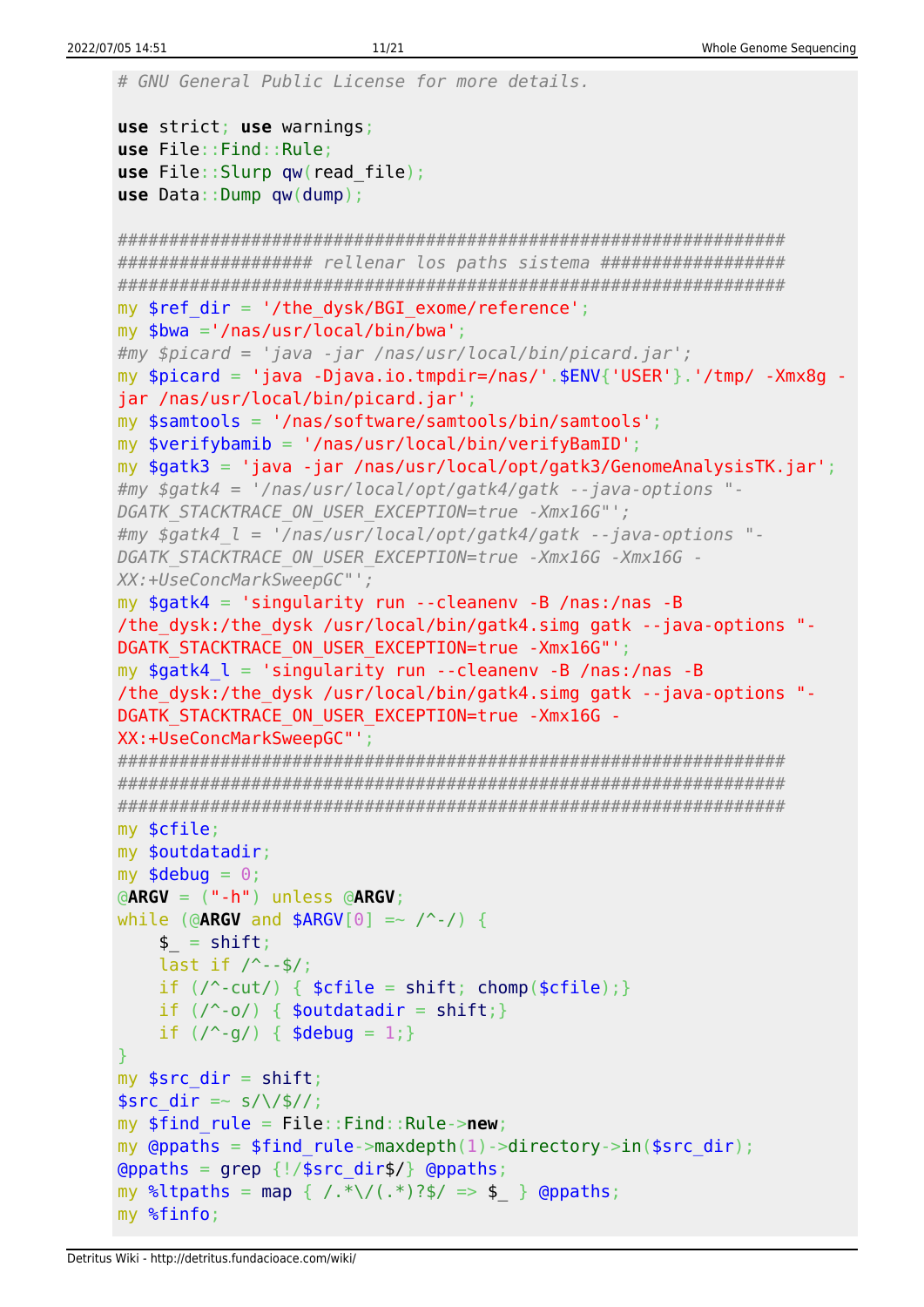```
my %lpaths;
if($cfile && -e $cfile && -f $cfile){
          my Qcuts = read file $cfile; chomp @cuts;
           foreach my $cut (@cuts){
                     if(grep {/$cut/} %ltpaths){
                              $lpaths{$cut} = $ltpaths{$cut};
and the state of the state of the state of the state of the state of the state of the state of the state of the
 }
}else{
         \text{k}_{\text{label}} = \text{k}_{\text{label}}}
# Creo el entorno de ejecucion
my stmp shit = '/nas/'.$ENV{'USER'}.'/tmp/';
mkdir $tmp_shit;
my $wdir;
if($outdatadir){
           mkdir $outdatadir;
          $width = $outdatadir;}else{
          $width = $ENV{ 'PWD' };}
my $outdir = $wdir.'/slurm';
mkdir $outdir;
#Recopilo la informacion de los archivos de entrada
foreach my $pollo (sort keys %lpaths){
           opendir PD, $lpaths{$pollo} or next;
          my @fqs = qrep { |}/^{\wedge}. >}readdir PD;
           #$finfo{$pollo}{'name'} = $pollo;
          $finfo{$pollo}{'parh'} = $lpaths{$pollo}; foreach my $fq (@fqs) {
                    $ = $fg;my \ddot{\text{Gids}} = \frac{\text{V}(\ddot{\text{d}}^*)\left(\frac{d^*}{\text{d}}\right)\left(\frac{d^*}{\text{d}}\right)\left(\frac{d^*}{\text{d}}\right)}{\text{d}^*}$finfo{}{$pollo}{'fq_name'} = 'V'.$ids[0].' L'.$ids[1];
                     push @{ $finfo{$pollo}{'fq_list'} }, $ids[2];
           }
}
#Creo y ejecuto los procesos
my @jobids;
foreach my $pollo (sort keys %finfo){
          my $udir = $wdir.'/'.$pollo;
           mkdir $udir;
          my $tmpdir = $udir.'/tmp';
           mkdir $tmpdir;
          my $resdir = $udir.'/results';
           mkdir $resdir;
          my $gsconv = " ";
           my @ujobids;
          (my $pname = $pollo) =~ s/-//g;
```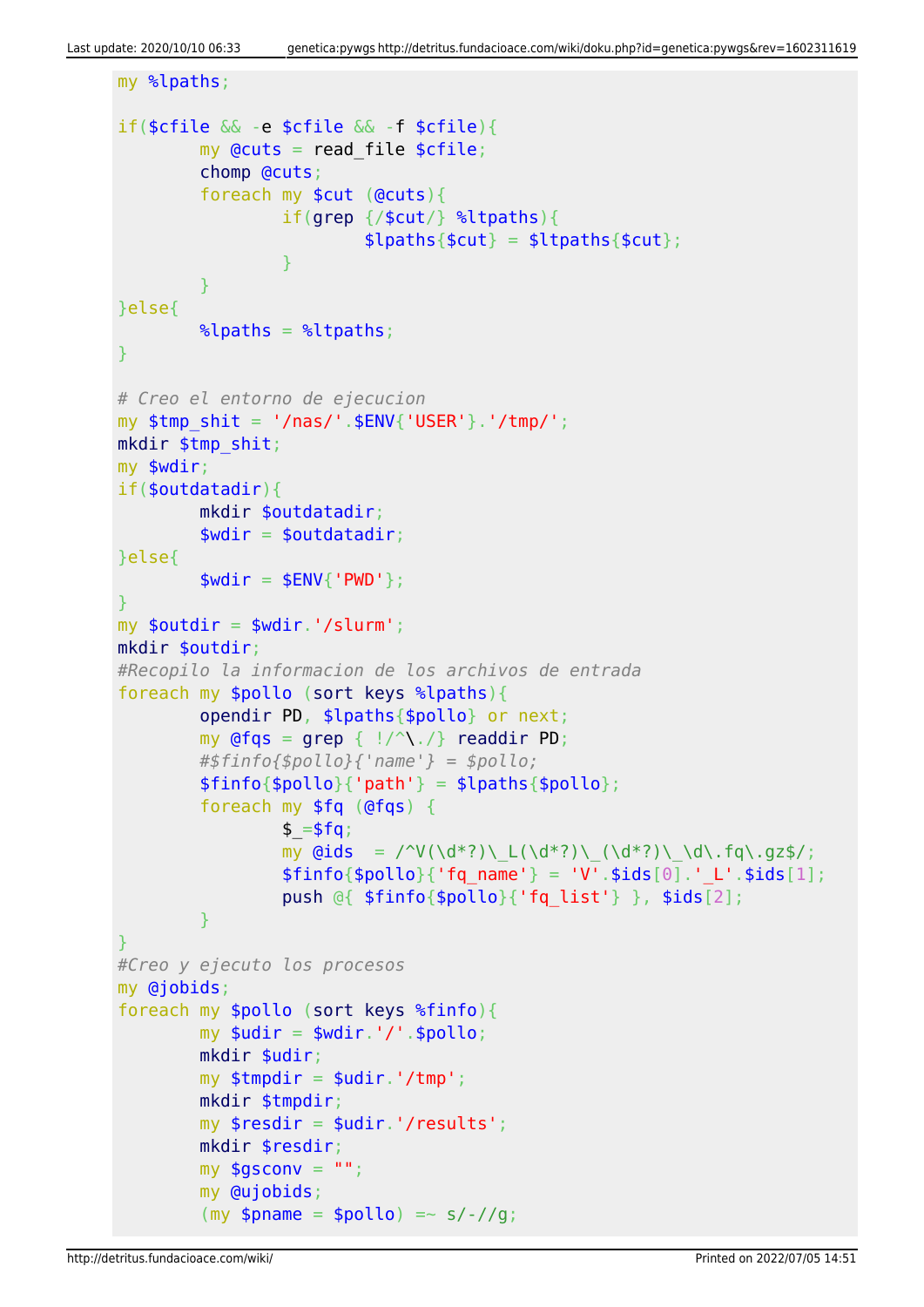```
for (mv \text{ si}=0; \text{ si} < 4; \text{ si}++)my $fqid = $finfo{$pollo}{'rq_list'}[2*$i];my \text{sonderfile} = \text{South}', \text{bwa}, \text{spollo}, \cdot, \text{si}, \cdot, \text{sh}';
                  open ORD, ">$orderfile" or die "Couldnt create file";
                  print ORD '#!/bin/bash'."\n";
                  print ORD '#SBATCH -J sam_'.$pollo."\n";
                  print ORD '#SBATCH --time=24:0:0'."\n";
                  print ORD '#SBATCH -o '.$outdir.'/bwa_'.$pollo.'-
%j'."\n";
                  print ORD '#SBATCH -c 8'."\n";
                  print ORD '#SBATCH --mem-per-cpu=4G'."\n";
                  print ORD '#SBATCH -p fast'."\n";
                  print ORD '#SBATCH --mail-
type=FAIL,TIME_LIMIT,STAGE_OUT'."\n"; #no quieres que te mande email de
todo
                  print ORD '#SBATCH --mail-user='."$ENV{'USER'}\n";
                  print ORD $bwa.' mem -t 4 -R
"@RG\tID:'.$finfo{$pollo}{'fq_name'}.'_'.$fqid.'\tSM:'.$pname.'\tPL:BGI
\tPI:380" -M '.$ref_dir.'/Homo_sapiens_assembly38
'.$finfo{$pollo}{'path'}.'/'.$finfo{$pollo}{'fq_name'}.'_'.$fqid.'_1.fq
.gz
'.$finfo{$pollo}{'path'}.'/'.$finfo{$pollo}{'fq_name'}.'_'.$fqid.'_2.fq
.gz > '.$tmpdir.'/'.$pname.'_'.$i.'.sam';
                  print ORD "\n";
                  close ORD;
                 $gsconv = 'I='.$tmpdir.'/'.$pname.' '.$i.'.sam ';
                  system("sbatch $orderfile");
 }
        my \text{sortederfile} = \text{south}.'/merge '.\text{spollo}.'.sh';
         open ORD, ">$orderfile";
         print ORD '#!/bin/bash'."\n";
         print ORD '#SBATCH -J sam_'.$pollo."\n";
         print ORD '#SBATCH -p fast'."\n";
         print ORD '#SBATCH -o '.$outdir.'/merge_'.$pollo.'-%j'."\n";
         print ORD '#SBATCH -c 8'."\n";
         print ORD '#SBATCH --mem-per-cpu=4G'."\n";
         print ORD '#SBATCH -p fast'."\n";
         print ORD '#SBATCH --mail-type=FAIL,TIME_LIMIT,STAGE_OUT'."\n";
#no quieres que te mande email de todo
         print ORD '#SBATCH --mail-user='."$ENV{'USER'}\n";
         print ORD $picard.' MergeSamFiles '.$gsconv.'
O='.$tmpdir.'/'.$pname.'.sam'."\n";
         print ORD $picard.' SortSam I='.$tmpdir.'/'.$pname.'.sam
O='.$tmpdir.'/'.$pname.'_sorted.bam SORT_ORDER=coordinate'."\n";
         print ORD $samtools.' index
'.$tmpdir.'/'.$pname.'_sorted.bam'."\n";
         close ORD;
         my $order = 'sbatch --dependency=singleton '.$orderfile;
        my \text{subject} = \text{`sorder'};
        split ' ', $ujobid )[-1 ];
```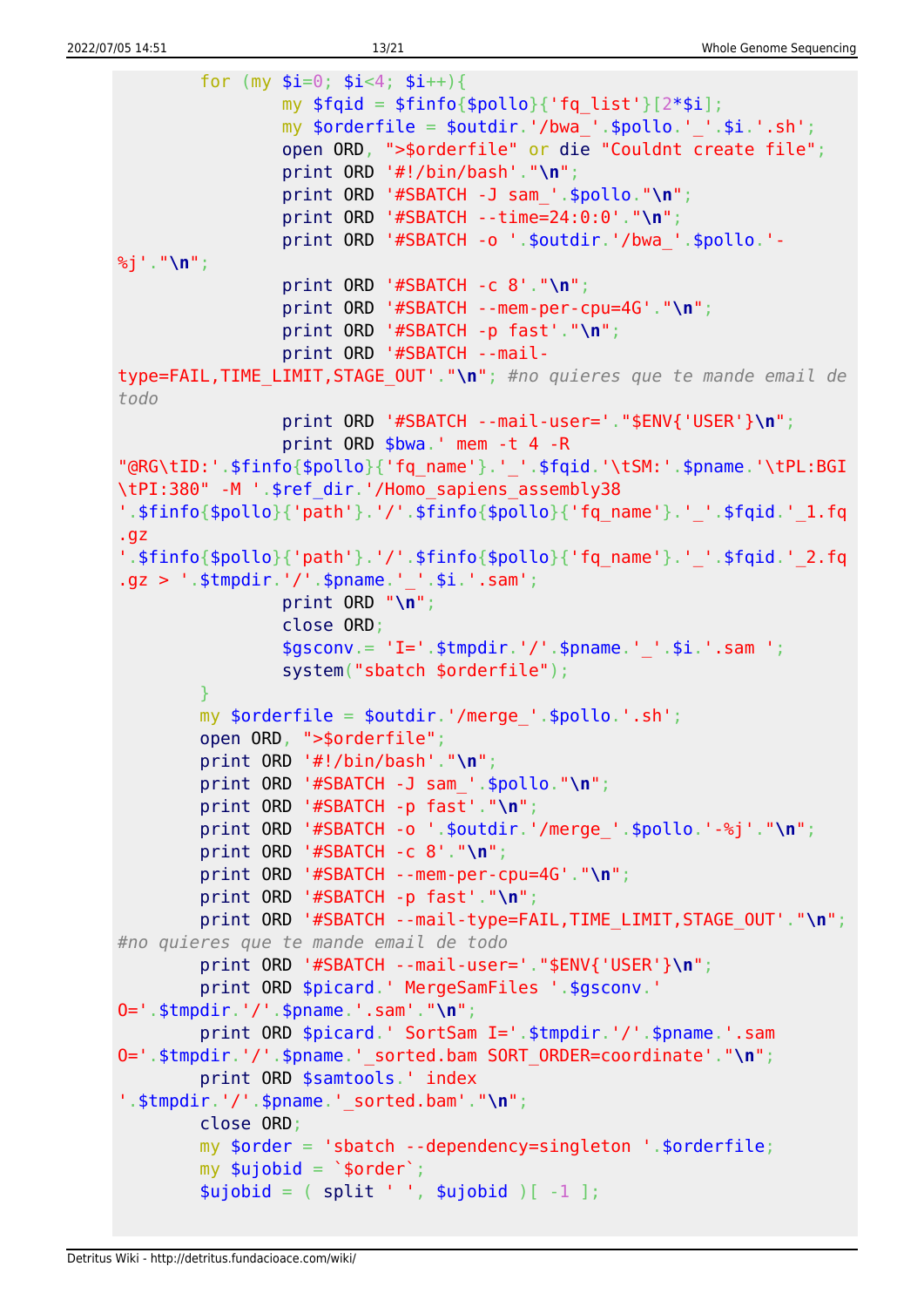```
 $orderfile = $outdir.'/verify_'.$pollo.'.sh';
         open ORD, ">$orderfile";
         print ORD '#!/bin/bash'."\n";
         print ORD '#SBATCH -J verify_'.$pollo."\n";
         print ORD '#SBATCH -p fast'."\n";
         print ORD '#SBATCH -o '.$outdir.'/verify_'.$pollo.'-%j'."\n";
         print ORD '#SBATCH -c 4'."\n";
         print ORD '#SBATCH --mem-per-cpu=4G'."\n";
         print ORD '#SBATCH -p fast'."\n";
         print ORD '#SBATCH --mail-type=FAIL,TIME_LIMIT,STAGE_OUT'."\n";
#no quieres que te mande email de todo
         print ORD '#SBATCH --mail-user='."$ENV{'USER'}\n";
         print ORD $verifybamib. ' --vcf
'.$ref_dir.'/hapmap_3.3.hg38.vcf.gz --bam
'.$tmpdir.'/'.$pname.' sorted.bam --chip-none --maxDepth 1000 --precise
--verbose --ignoreRG --out '.$resdir.'/'.$pname.' verifybam |& grep -v
"Skipping marker"'."\n";
         close ORD;
         $order = 'sbatch --dependency=afterok:'.$ujobid.' '.$orderfile;
        my $jobid = `$order`;
        split ' ', $jobid )[-1 ]; push @jobids, $jobid;
        $orderfile = $outdir.'/value''.$pollo.'.sh'; open ORD, ">$orderfile";
         print ORD '#!/bin/bash'."\n";
         print ORD '#SBATCH -J validate_'.$pollo."\n";
         print ORD '#SBATCH -p fast'."\n";
         print ORD '#SBATCH -o '.$outdir.'/validate_'.$pollo.'-%j'."\n";
         print ORD '#SBATCH -c 12'."\n";
         print ORD '#SBATCH --mem-per-cpu=4G'."\n";
         print ORD '#SBATCH -p fast'."\n";
         print ORD '#SBATCH --mail-type=FAIL,TIME_LIMIT,STAGE_OUT'."\n";
#no quieres que te mande email de todo
         print ORD '#SBATCH --mail-user='."$ENV{'USER'}\n";
        print ORD $picard.' ValidateSamFile IGNORE=MATE NOT FOUND
IGNORE=MISSING_READ_GROUP IGNORE=RECORD_MISSING_READ_GROUP
I='.$tmpdir.'/'.$pname.'_sorted.bam'."\n";
         print ORD $picard.' MarkDuplicates
I='.$tmpdir.'/'.$pname.' sorted.bam
O='.$tmpdir.'/'.$pname.'_GATKready.bam
METRICS FILE='.$resdir.'/'.$pname.' metrics.txt QUIET=true
MAX_RECORDS_IN_RAM=2000000 ASSUME_SORTED=TRUE CREATE_INDEX=TRUE'."\n";
         print ORD $gatk3.' -T DepthOfCoverage -R
'.$ref_dir.'/Homo_sapiens_assembly38.fasta -nt 1 -ct 10 -ct 15 -ct 20 -
ct 30 --omitDepthOutputAtEachBase --omitIntervalStatistics --
omitLocusTable -L '.$ref_dir.'/MGI_Exome_Capture_V5_bis2.bed -I
'.$tmpdir.'/'.$pname.'_GATKready.bam -o
'.$resdir.'/'.$pname.'_exome_coverage'."\n";
         print ORD $gatk4.' BaseRecalibrator -I
'.$tmpdir.'/'.$pname.' GATKready.bam -R
'.$ref dir.'/Homo sapiens assembly38.fasta --known-sites
```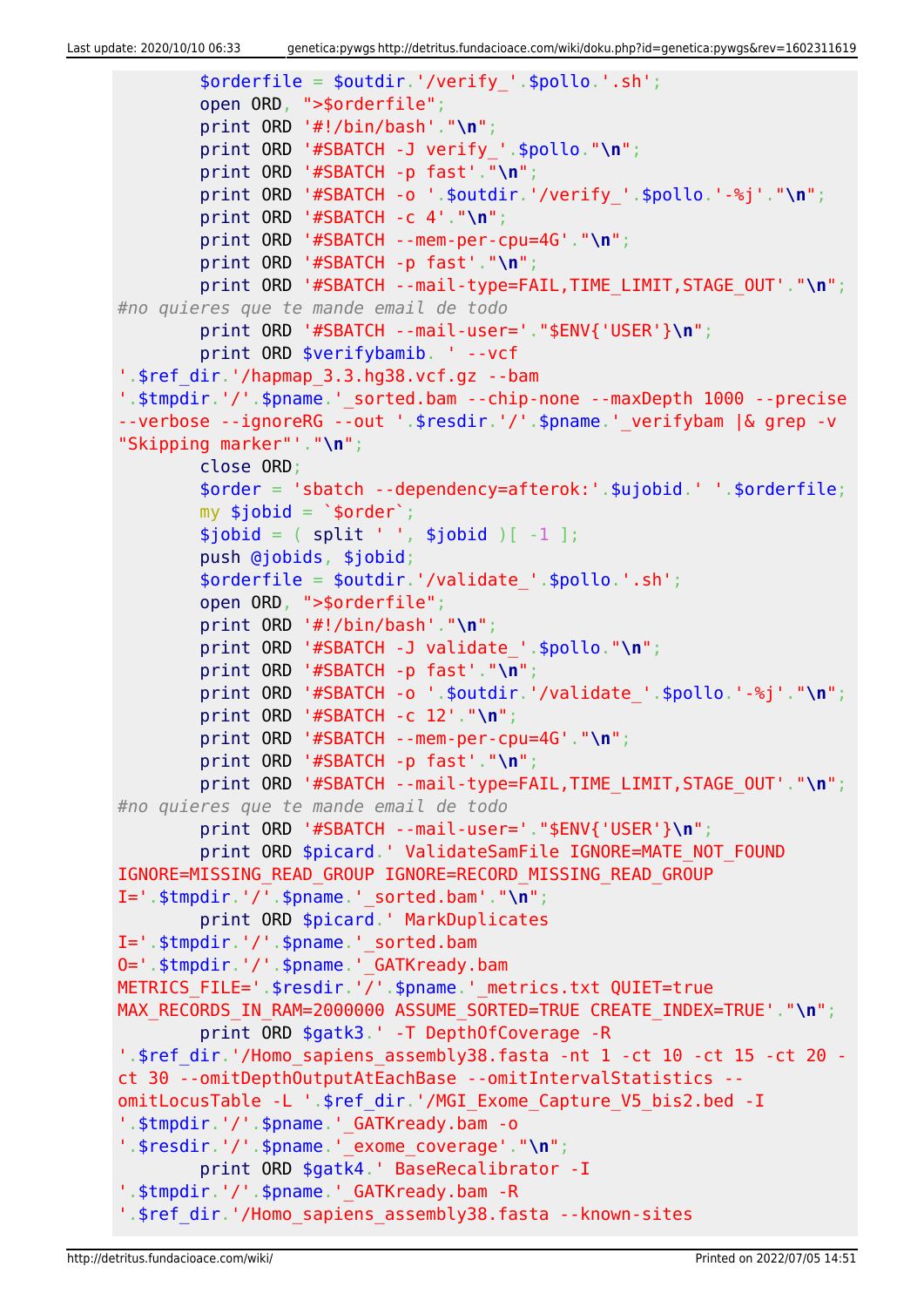```
'.$ref_dir.'/Mills_and_1000G_gold_standard.indels.hg38.vcf.gz --known-
sites '.$ref_dir.'/dbsnp_146.hg38.vcf.gz --known-sites
'.$ref_dir.'/1000G_phase1.snps.high_confidence.hg38.vcf.gz -O
'.$resdir.'/'.$pname.'_recal_data.table1'."\n";
         print ORD $gatk4.' ApplyBQSR -R
'.$ref_dir.'/Homo_sapiens_assembly38.fasta -I
'.$tmpdir.'/'.$pname.'_GATKready.bam -bqsr-recal-file
'.$resdir.'/'.$pname.'_recal_data.table1 -O
'.$resdir.'/'.$pname.'_recal.bam'."\n";
         print ORD $gatk4.' AnalyzeCovariates -bqsr
'.$resdir.'/'.$pname.'_recal_data.table1 --plots
'.$resdir.'/'.$pname.'_AnalyzeCovariates.pdf'."\n";
         print ORD $gatk4.' BaseRecalibrator -I
'.$resdir.'/'.$pname.' recal.bam -R
'.$ref dir.'/Homo sapiens assembly38.fasta --known-sites
'.$ref_dir.'/Mills_and_1000G_gold_standard.indels.hg38.vcf.gz --known-
sites '.$ref_dir.'/dbsnp_146.hg38.vcf.gz --known-sites
'.$ref_dir.'/1000G_phase1.snps.high_confidence.hg38.vcf.gz -O
'.$resdir.'/'.$pname.'_recal_data.table2'."\n";
         print ORD $gatk4.' AnalyzeCovariates -before
'.$resdir.'/'.$pname.'_recal_data.table1 -after
'.$resdir.'/'.$pname.'_recal_data.table2 -plots
'.$resdir.'/'.$pname.'_before-after-plots.pdf'."\n";
         print ORD $gatk4.' HaplotypeCaller -R
'.$ref_dir.'/Homo_sapiens_assembly38.fasta -I
'.$resdir.'/'.$pname.' recal.bam -ERC GVCF --dbsnp
'.$ref_dir.'/dbsnp_146.hg38.vcf.gz -O
'.$resdir.'/'.$pname.'_raw.snps.indels.g.vcf.gz'."\n";
         print ORD $gatk4_l.' VariantEval -R
'.$ref_dir.'/Homo_sapiens_assembly38.fasta -L
'.$ref dir.'/MGI Exome Capture V5 bis2.bed -D
'.$ref_dir.'/dbsnp_146.hg38.vcf.gz -O
'.$resdir.'/'.$pname.'_eval.gatkreport --eval
'.$resdir.'/'.$pname.'_raw.snps.indels.g.vcf.gz'."\n";
         close ORD;
         $order = 'sbatch --dependency=afterok:'.$ujobid.' '.$orderfile;
        $jobid = '$order';split ' ', $jobid )[-1 ]; push @jobids, $jobid;
}
my \text{sortederfile} = \text{south}', '/wgs end.sh';
open ORD, ">$orderfile";
print ORD '#!/bin/bash'."\n";
print ORD '#SBATCH -J wgs_end'."\n";
print ORD '#SBATCH --mail-type=END'."\n"; #email cuando termine o falle
print ORD '#SBATCH --mail-user='."$ENV{'USER'}\n";
print ORD '#SBATCH -o '.$outdir.'/wgs_end-%j'."\n";
unless ($debug){
         print ORD "rm -rf $w_dir/*/tmp\n";
}else{
         print ORD ":\n";
```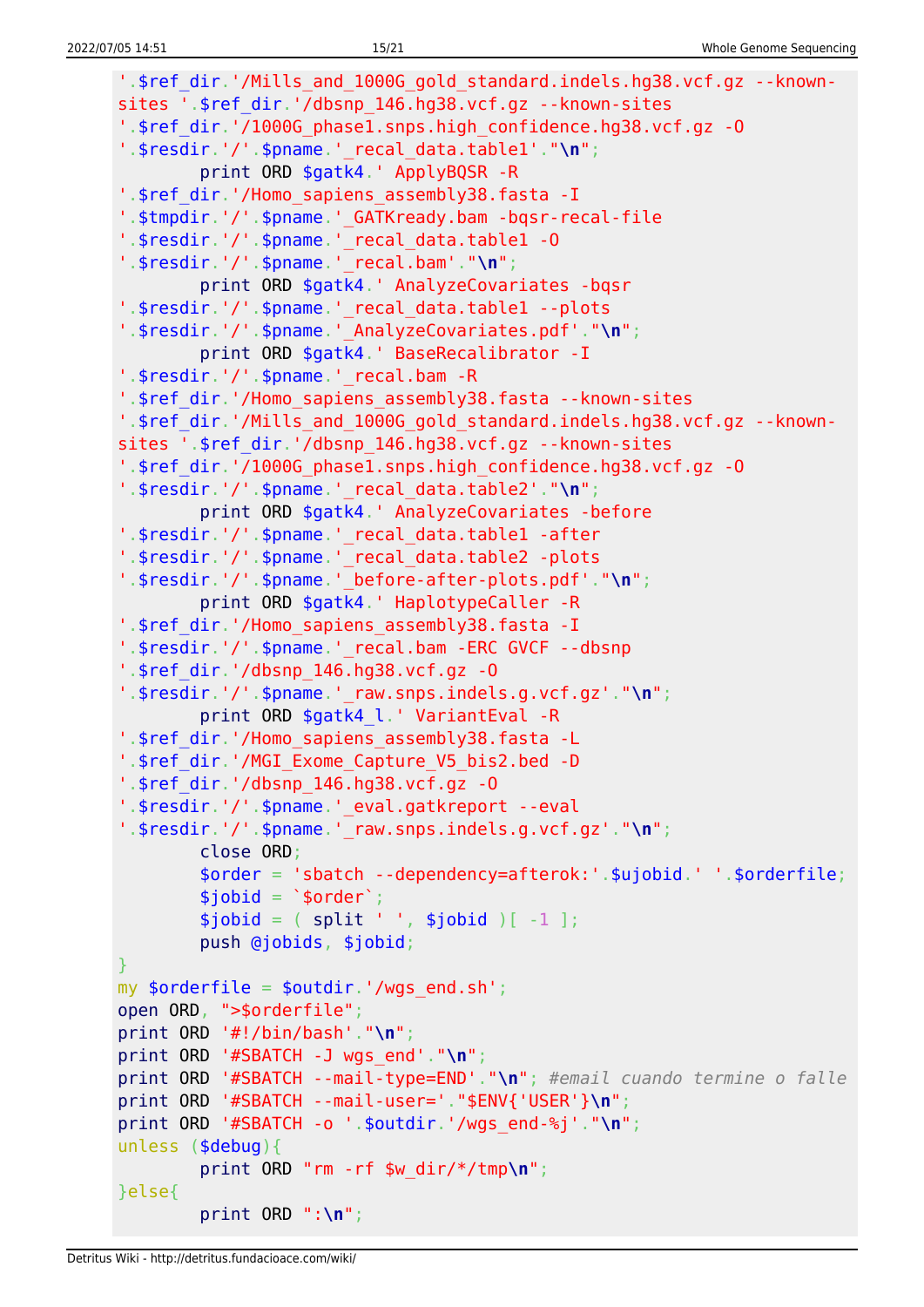```
}
close ORD;
my join(','',ajobids);my $order = 'sbatch --depend=afterok:'.$sjobs.' '.$orderfile;
print "$order\n";
exec($order);
```


# **Ejecucion**

La forma correcta de ejecutar el script es,

\$ ./wgs.pl -o /the\_dysk/BGI\_exome/F18FTSEUET0180/WGS /the\_dysk/BGI\_exome/F18FTSEUET0180/HUMehbE/

La opción -o indica al script donde guardar los resultados, en este caso en /the\_dysk/BGI\_exome/F18FTSEUET0180/WGS . Los datos se leeran desde /the\_dysk/BGI\_exome/F18FTSEUET0180/HUMehbE/,

La opcion -o no es obligatoria. En caso de no suministrar un directorio de salida, esta se escribira en el directorio actual desde donde se ejeuta el script.

Los resultados se escriben en el directorio de salida, haciendo un subdirectorio para cada sujeto analizado y siguiendo las mismas convenciones del input,

```
[osotolongo@brick03 WGS]$ ls /the_dysk/BGI_exome/F18FTSEUET0180/WGS
seq-1 seq-11 seq-13 seq-15 seq-17 seq-19 seq-20 seq-22
seq-24 seq-26 seq-28 seq-4 seq-6 seq-8 slurm
seq-10 seq-12 seq-14 seq-16 seq-18 seq-2 seq-21 seq-23
seq-25 seq-27 seq-3 seq-5 seq-7 seq-9
```
Dentro de cada sujeto se crea u n directorio results con los resultados del analisis,

```
[osotolongo@brick03 WGS]$ tree seq-1
seq-1
└── results
      - seql AnalyzeCovariates.pdf
      - seql before-after-plots.pdf
       - seql eval.gatkreport
       seq1 exome coverage.sample statistics
```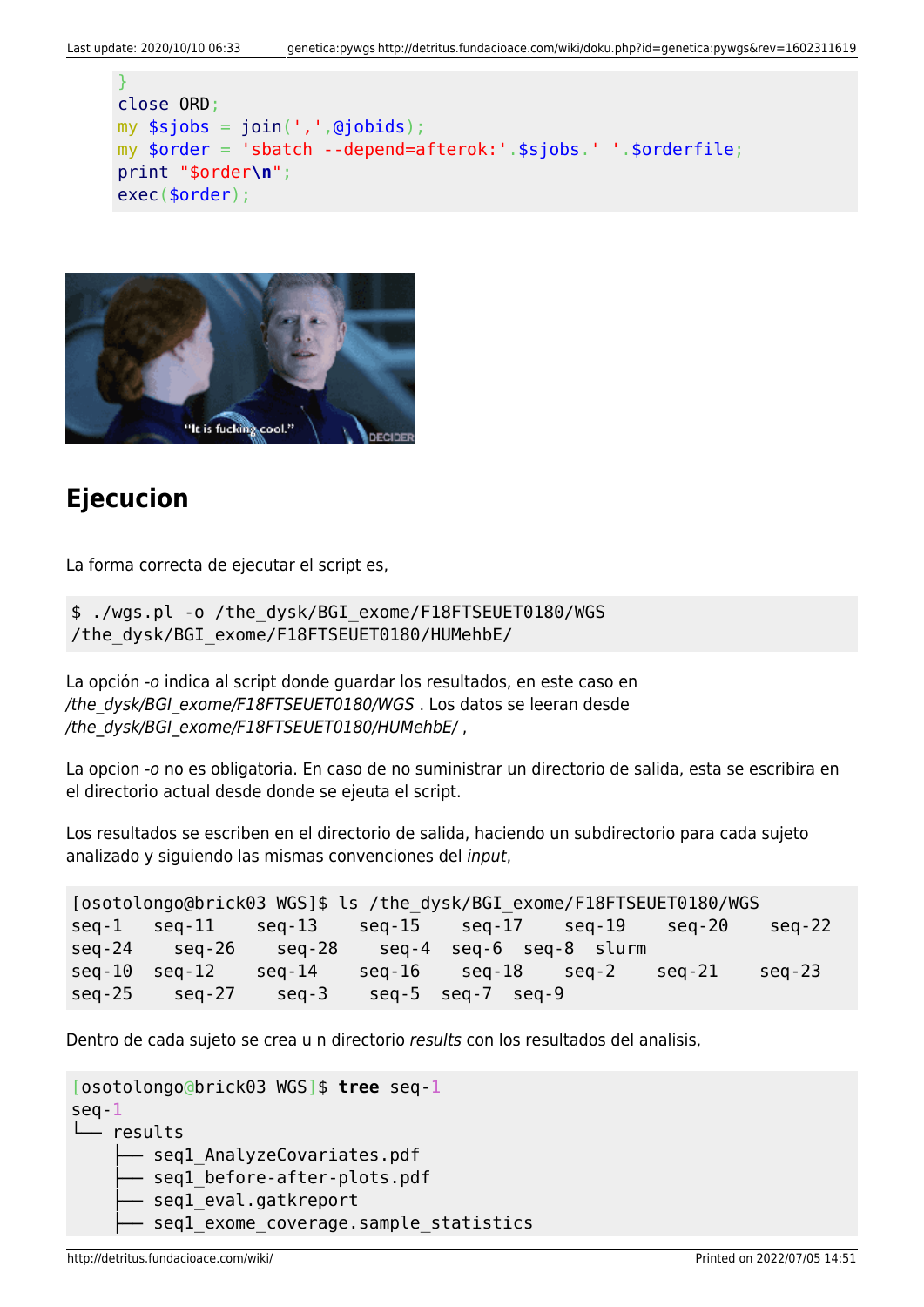| seql exome coverage.sample summary |
|------------------------------------|
| seql metrics.txt                   |
| seql raw.snps.indels.g.vcf.gz      |
| seql raw.snps.indels.g.vcf.gz.tbi  |
| seql recal.bai                     |
| seql recal.bam                     |
| seql recal data.tablel             |
| seql recal_data.table2             |
| seql verifybam.depthSM             |
| seql verifybam.log                 |
| seql verifybam.selfSM              |
|                                    |
| 1 directory, 15 files              |
|                                    |

#### **trick**

Esta estructura permitiria ejecutar,

```
$ ./wgs.pl -o /the_dysk/BGI_exome/F18FTSEUET0180/HUMehbE
/the_dysk/BGI_exome/F18FTSEUET0180/HUMehbE
```
y **en caso de no tener problemas con los permisos**, los resultados quedarian en un directorio dentro del mismo sujeto de proyecto. No se ha hecho asi por defecto previendo precisamente los problemas de permisos.

### **Troubleshooting**

Pueden ocurrir multitud de problemas en la ejecucion del script. Afortunadamente un fallo en uno de las tareas afecta solamente al sujeto individual sobre el que se realiza la tarea. El resto de sujetos se procesara correctamente.

Al ocurrir un fallo en algun script, el sistema enviara un email informando del fallo y el jobid asociado. Toda la informacion ira en el subject del email.

### **ejemplo 1**

Aqui se informa que la tarea con jobid = 154540 ha fallado. Tambien sabemos que esta relacionada con el sujeto seq-27.

```
SLURM Job id=154540 Name=sam seq-27 Failed, Run time 00:28:28, FAILED,
ExitCode 1
```
Ahora, dentro del directorio de output se crea un directorio llamado slurm donde se guardan todos los logs de ejecucion de las tareas. Hemos de buscar este fallo en particular por el jobid,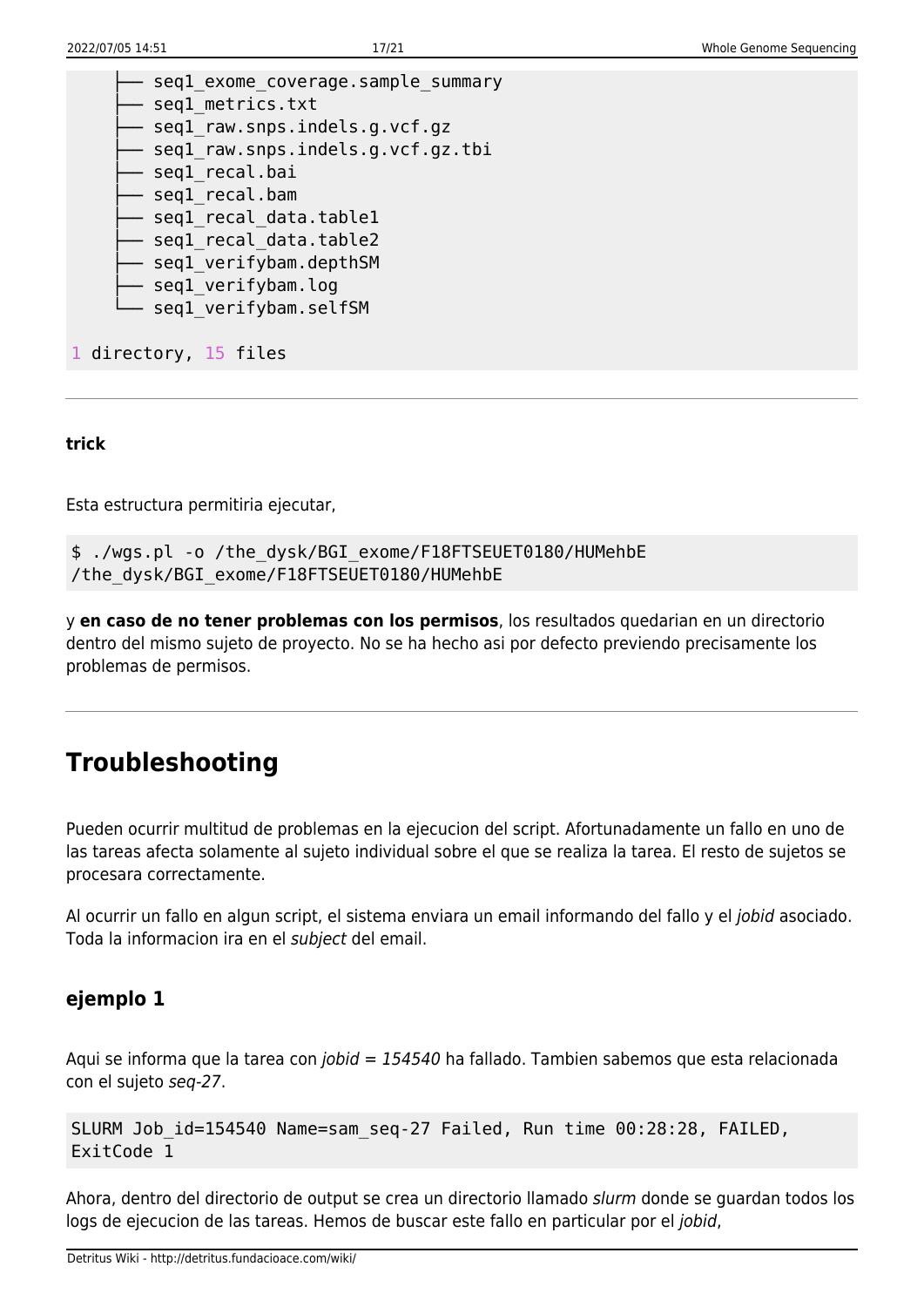```
[osotolongo@brick03 WGS]$ ls slurm/ | grep 154540
bwa_seq-27-154540
```
una vez localizado el log correcto podeos buscar el error manualmente,

[osotolongo@brick03 WGS]\$ less slurm/bwa\_seq-27-154540

o simplemente hacer algun grep,

```
[osotolongo@brick03 WGS]$ grep -i error slurm/bwa_seq-27-154540
[gzread] Input/output error
```
Como informacion adicional, en el directorio slurm tambien se guardan los scripts a ejecutar para cada parte del proceso,

```
[osotolongo@brick03 WGS]$ ls slurm/ | grep seq-27 | grep sh
bwa_seq-27_0.sh
bwaseq-27 1.sh
bwa_seq-27_2.sh
bwaseq-27 3.sh
merge_seq-27.sh
validate_seq-27.sh
verify_seq-27.sh
```
El nombre del log nos dice que ha fallado alguno de los bwa. En caso de querer depurar mas lo que ha pasado podemos leer el log y encontrar cual de los comandos ha fallado exactamente.

#### **ejemplo 2**

Algo menos basico, recibimos un email con subject,

```
SLURM Job id=154595 Name=validate seq-8 Failed, Run time 01:01:18, FAILED,
ExitCode 2
```
y buscamos el log correspondiente,

```
[osotolongo@brick03 WGS]$ ls slurm/ | grep 154595
validate_seq-8-154595
```
Aqui si hacemos,

[osotolongo@brick03 WGS]\$ grep -i error slurm/validate\_seq-8-154595

obtenemos un monton de informacion ya que el error ocurrio a un nivel y todos los niveles posteriores arrojan errores. Asi que no hay mas remediio que leerse el log con calma, y vemos que mientras se hace **MarkDuplicates** tenemos un error de Java,

Exception in thread "main" picard.PicardException: Exception writing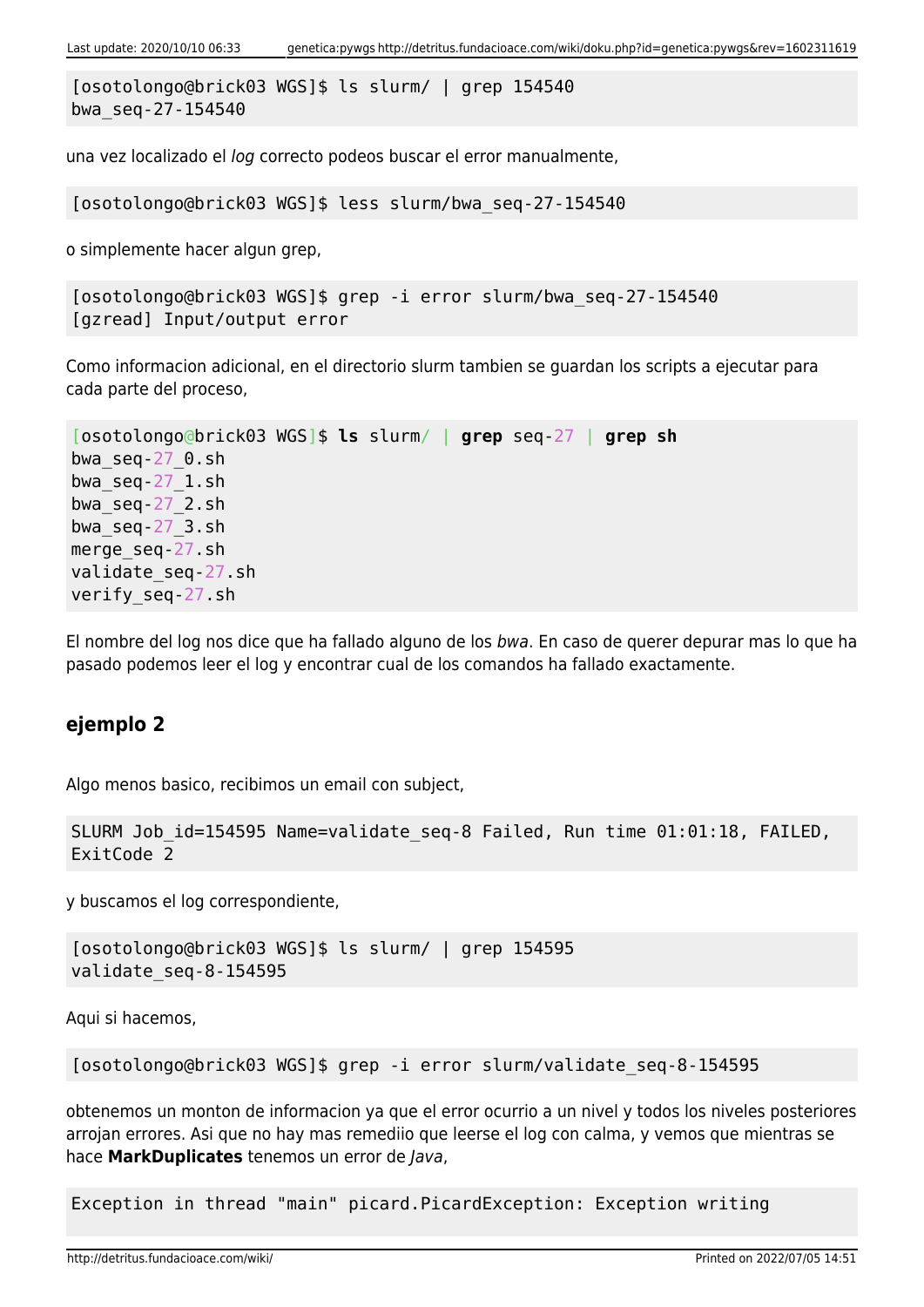ReadEnds to file. at picard.sam.markduplicates.util.ReadEndsForMarkDuplicatesCodec.decode(ReadEnd sForMarkDuplicatesCodec.java:110) at picard.sam.markduplicates.util.ReadEndsForMarkDuplicatesCodec.decode(ReadEnd sForMarkDuplicatesCodec.java:32) at htsjdk.samtools.util.SortingCollection\$FileRecordIterator.advance(SortingCol lection.java:630) at htsjdk.samtools.util.SortingCollection\$FileRecordIterator.next(SortingCollec tion.java:620) at htsjdk.samtools.util.PeekIterator.peek(PeekIterator.java:69) at htsjdk.samtools.util.SortingCollection\$PeekFileRecordIteratorComparator.comp are(SortingCollection.java:655) at htsjdk.samtools.util.SortingCollection\$PeekFileRecordIteratorComparator.comp are(SortingCollection.java:652) at java.util.TreeMap.compare(TreeMap.java:1295) at java.util.TreeMap.put(TreeMap.java:538) at java.util.TreeSet.add(TreeSet.java:255) at htsjdk.samtools.util.SortingCollection\$MergingIterator.next(SortingCollectio n.java:566) at picard.sam.markduplicates.MarkDuplicates.generateDuplicateIndexes(MarkDuplic ates.java:729) at picard.sam.markduplicates.MarkDuplicates.doWork(MarkDuplicates.java:259) at picard.cmdline.CommandLineProgram.instanceMain(CommandLineProgram.java:305) at picard.cmdline.PicardCommandLine.instanceMain(PicardCommandLine.java:103) at picard.cmdline.PicardCommandLine.main(PicardCommandLine.java:113) Caused by: java.io.IOException: failed to read chunk at org.xerial.snappy.SnappyInputStream.hasNextChunk(SnappyInputStream.java:433) at org.xerial.snappy.SnappyInputStream.read(SnappyInputStream.java:167) at java.io.DataInputStream.readFully(DataInputStream.java:195) at java.io.DataInputStream.readLong(DataInputStream.java:416) at picard.sam.markduplicates.util.ReadEndsForMarkDuplicatesCodec.decode(ReadEnd sForMarkDuplicatesCodec.java:92) ... 15 more

Este error desencadena todos los demas errores.

Dado que sabemos que este log corresponde al script validate seq-8.sh podemos encontrar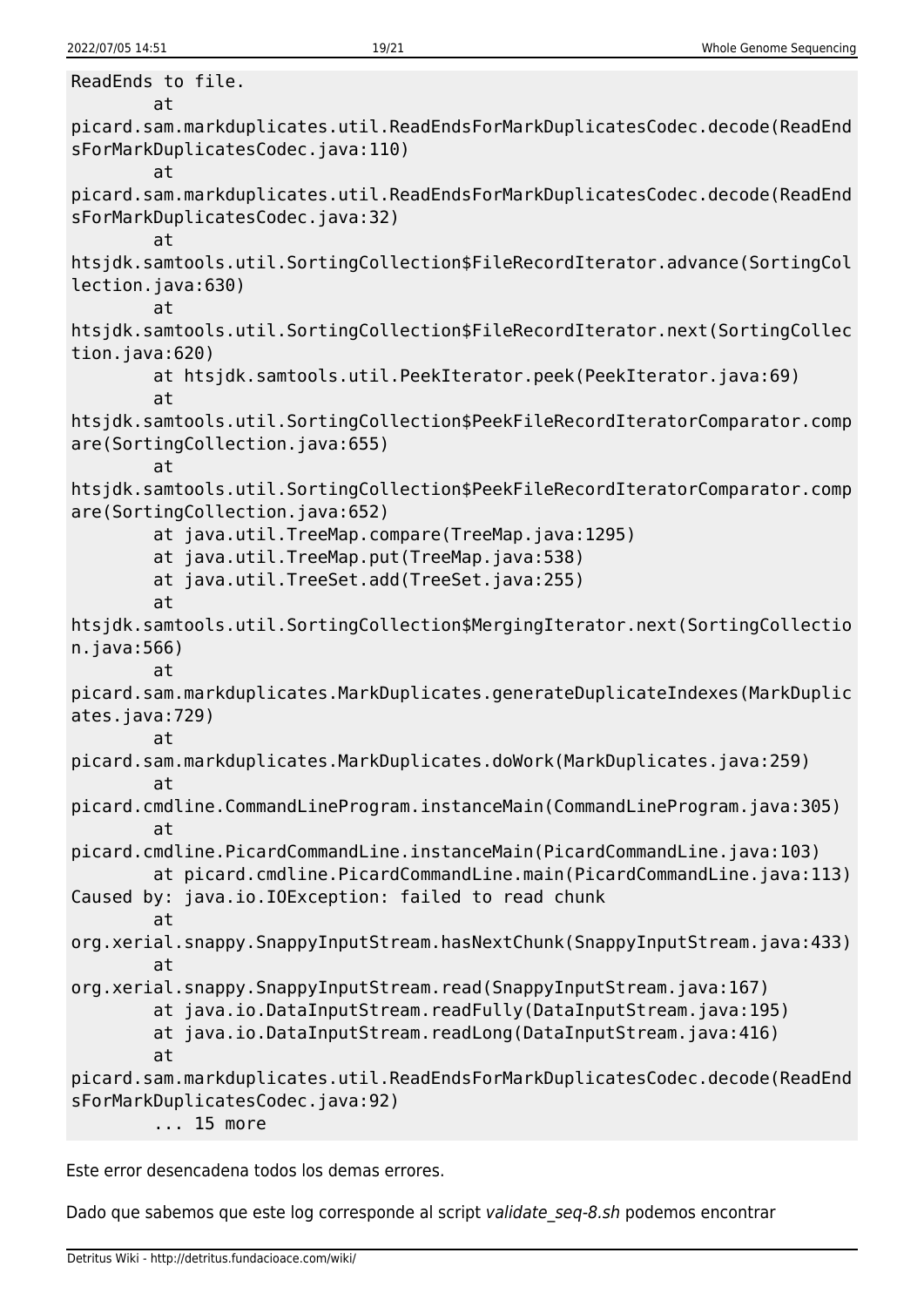rapidamente el comando culpable del error,

[osotolongo@brick03 WGS]\$ grep MarkDuplicates slurm/validate\_seq-8.sh java -Djava.io.tmpdir=/nas/osotolongo/tmp/ -Xmx8g -jar /nas/usr/local/bin/picard.jar MarkDuplicates I=/the\_dysk/BGI\_exome/F18FTSEUET0180/WGS/seq-8/tmp/seq8\_sorted.bam O=/the\_dysk/BGI\_exome/F18FTSEUET0180/WGS/seq-8/tmp/seq8\_GATKready.bam METRICS FILE=/the dysk/BGI exome/F18FTSEUET0180/WGS/seq-8/tmp/seq8 metrics.t xt QUIET=true MAX\_RECORDS\_IN\_RAM=2000000 ASSUME\_SORTED=TRUE CREATE\_INDEX=TRUE

e intentar reparar lo que este mal.

### **Opciones extra**

#### **lista de inclusion**

Digamos que de un pool de sujetos han fallado 2 o 3. No queremos tener que ejecutar el analisis para todos los sujetos, solo para los que han fallado. No queremos mover los sujetos que han fallado a un nuevo directorio pues atenta contra la organizacion del trabajo y el uso correcto del tiempo.

Para esto existe la opcion -cut que indica al script que se analice exclusivamente los sujetos contenidos en un archivo de input.

La forma correcta de utilizarlo es la siguiente. Ejemplo, si solo queremos que se ejecute el analisis en los sujetos seq-8 y seq-27, hacemos el siguiente archivo,

```
[osotolongo@brick03 WGS]$ cat /nas/osotolongo/wgs/only.txt
seq-8
seq-27
```
y tras esto ejecutamos algo como,

\$ ./wgs.pl -cut /nas/osotolongo/wgs/only.txt -o /the\_dysk/BGI\_exome/F18FTSEUET0180/WGS /the\_dysk/BGI\_exome/F18FTSEUET0180/HUMehbE

que hara todo el procedimiento pero solo para estos sujetos.

#### **debug**

Para ayudar en la localizacion de errores existe la opcion -g, para indicar que no se borren los archivos temporales. El comando,

\$ ./wgs.pl -g -o /the\_dysk/BGI\_exome/F18FTSEUET0180/WGS /the\_dysk/BGI\_exome/F18FTSEUET0180/HUMehbE